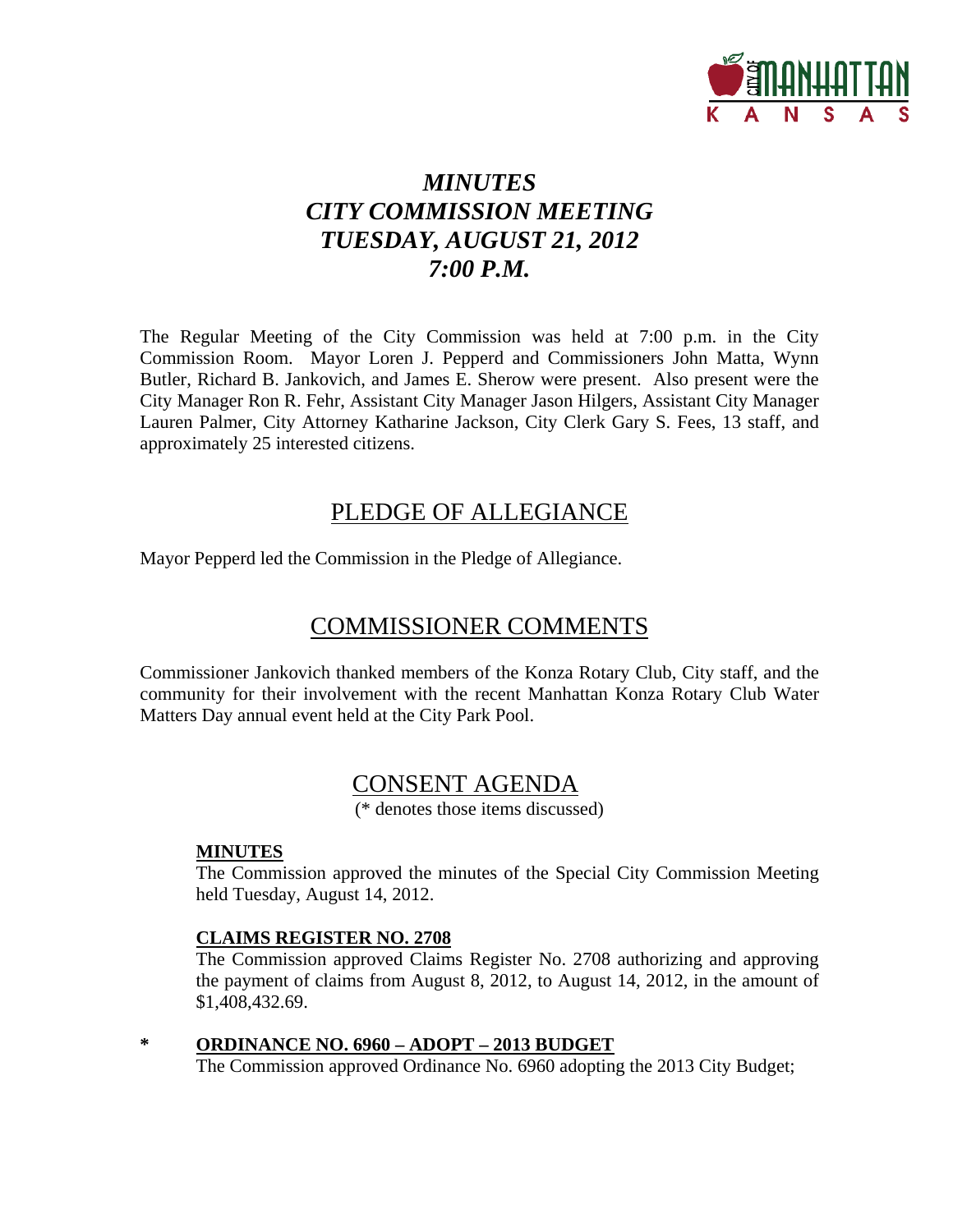### **\* RESOLUTION NO. 082112-A – ADOPT – 2013-2018 CAPITAL IMPROVEMENTS PROGRAM**

The Commission approved Resolution No. 082112-A adopting the 2013-2018 Capital Improvements Program.

**\* ORDINANCE NO. 6961 – ADOPT – 2012 AMENDED BUDGET**

The Commission approved Ordinance No. 6961 adopting the 2012 City Budget Amendment.

#### **\* ORDINANCE NO. 6962 – 2013 SALARIES**

The Commission approved Ordinance No. 6962 adopting the 2013 Salary Ordinance.

#### **CHARTER ORDINANCE NO. 51 – INCREASE – STORMWATER FEES**

The Commission approved an increase to stormwater fees and approved Charter Ordinance No. 51 increasing stormwater rates effective January 1, 2013.

## **FIRST READING – AMEND – IMPLEMENT STANDARDS FOR ELECTRONIC SPATIAL AND POSITIONAL DATA**

The Commission approved first reading of an ordinance amending Section 32-3 of the City Code giving the City Engineer the authority to implement standards for electronic spatial and positional data.

## **PUBLIC HEARING – VACATE EASEMENT – LEE MILL HEIGHTS, UNIT 4, PHASE II**

Mayor Pepperd opened the public hearing.

Hearing no comments, Mayor Pepperd closed the public hearing.

## **FIRST READING – VACATE EASEMENT – LEE MILL HEIGHTS, UNIT 4, PHASE II (LOTS 77-85 AND 97-104)**

The Commission approved first reading of an ordinance vacating portions of a utility and drainage easement in Lee Mill Heights, Unit 4, Phase II, (Lots 77-85 and 97-104) an addition to the City of Manhattan.

## **RESOLUTION NO. 082112-B – TEMPORARY NOTE SERIES NO. 2012-03**

The Commission approved accepting the proposal from UMB Bank for selling the notes and approved Resolution No. 082112-B issuing Temporary Note Series No. 2012-03 in the amount of \$395,000.00 to finance the design phase of the Passenger Terminal expansion at the Manhattan Regional Airport.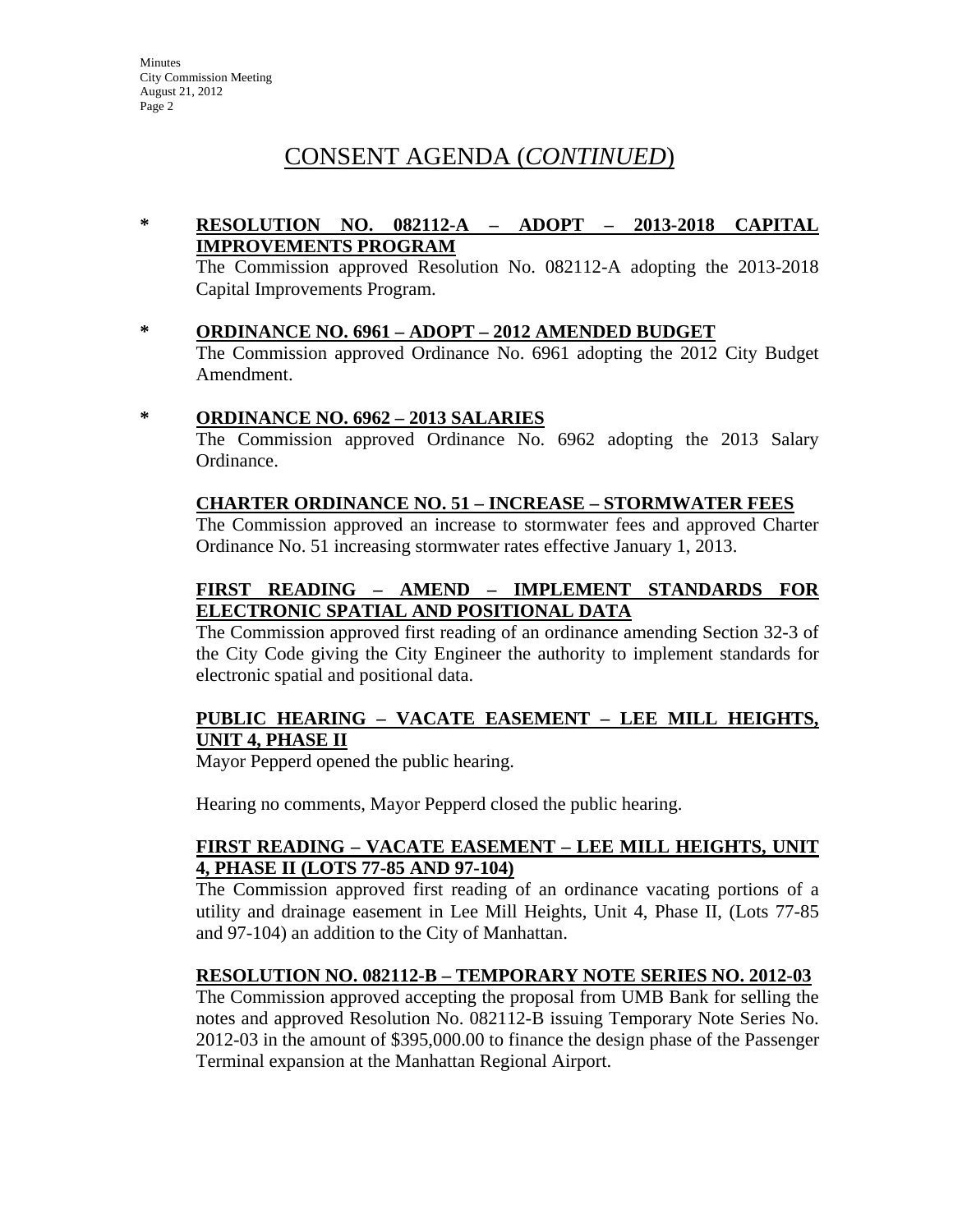### **RESOLUTION NO. 082112-C – AMEND – CITY OFFICERS DESIGNATION**

The Commission approved Resolution No. 082112-C confirming the designation of certain additional positions as "City Officers", pursuant to Charter Ordinance No. 39, giving the positions the authority to issue complaints for violations of City ordinances.

### **RESOLUTION NO. 082112-D – ADOPT – ENERGY EMERGENCY RESPONSE PLAN**

The Commission approved Resolution No. 082112-D adopting the City of Manhattan Energy Emergency Response Plan.

## **RESOLUTION NO. 082112-F – GRAND VISTA ADDITION, UNIT 2 – STREET IMPROVEMENTS (ST1202)**

The Commission found the revised petition sufficient and approved Resolution No. 082112-F rescinding Resolution No. 051512-F, finding the project advisable, and authorizing construction of Grand Vista Addition, Unit 2, Street Improvements (ST1202).

## **RESOLUTION NO. 082112-G – GRAND VISTA ADDITION, UNIT 2 – STORMWATER IMPROVEMENTS (SM1201)**

The Commission found the revised petition sufficient and approved Resolution No. 082112-G, rescinding Resolution No. 051512-G, finding the project advisable, and authorizing construction of Grand Vista Addition, Unit 2, Stormwater Improvements (SM1201).

## **AWARD CONTRACT – GRAND VISTA ADDITION, UNIT 2 – STREET (ST1202), SANITARY SEWER (SS1203), WATER (WA1205). AND STORMWATER (SM1201) IMPROVEMENTS**

The Commission accepted the Engineer's Opinion of Probable Cost in the amount of \$203,338.00; awarded a construction contract in the amount of \$198,205.50 to Manhattan Trenching, Inc. of Manhattan, Kansas; and authorized the Mayor and City Clerk to execute a contract in the amount of \$198,205.50 to Manhattan Trenching, Inc, for the Grand Vista Addition, Unit 2, Street (ST1202), Sanitary Sewer (SS1203), Water (WA1205), and Stormwater (SM1201) Improvements.

## **RESOLUTION NO. 082112-H – WESTERN HILLS ADDITION, UNIT 14 – SANITARY SEWER (SS1208) IMPROVEMENTS**

The Commission found the petition sufficient and approved Resolution No. 082112-H rescinding Resolution No. 112106-A, finding the project advisable, and authorizing construction of Western Hills Addition, Unit 14, Sanitary Sewer (SS1208) Improvements.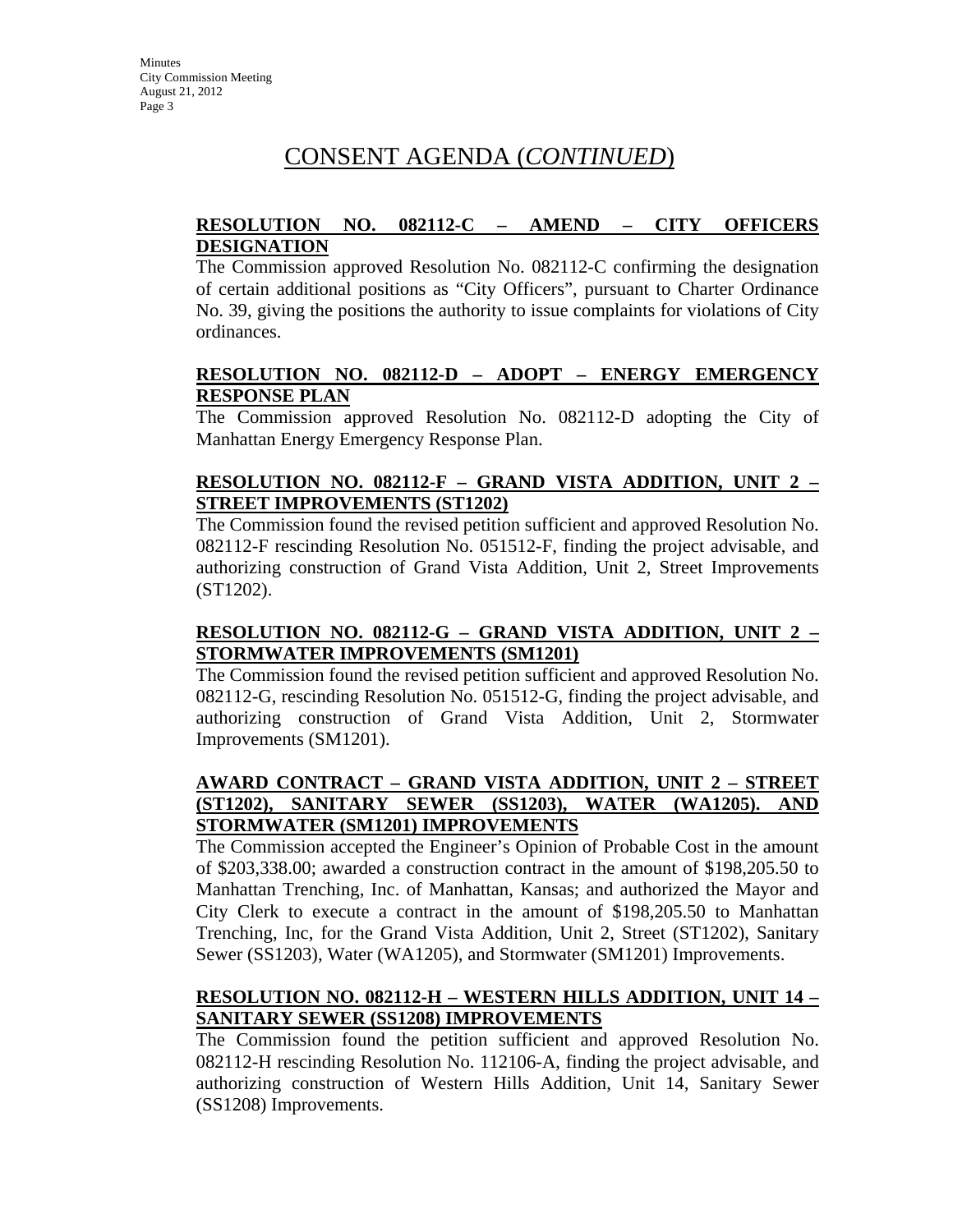## **RESOLUTION NO. 082112-I – WESTERN HILLS ADDITION, UNIT 14 – STREET (ST1210) IMPROVEMENTS**

The Commission found the petition sufficient and approved Resolution No. 082112-I rescinding Resolution No. 112106-B, finding the project advisable, and authorizing construction of Western Hills Addition, Unit 14, Street (ST1210) Improvements.

## **RESOLUTION NO. 082112-J – WESTERN HILLS ADDITION, UNIT 14 – WATER (WA1209) IMPROVEMENTS**

The Commission found the petition sufficient and approved Resolution No. 082112-J rescinding Resolution No. 112106-C, finding the project advisable, and authorizing construction of Western Hills Addition, Unit 14, Water (WA1209) Improvements.

## **CONTRACT AMENDMENT NO. 1 – ENGINEERING SERVICES – WESTERN HILLS ADDITION, UNIT 14, IMPROVEMENTS (SS1208, ST1210, WA1209)**

The Commission authorized the Mayor and City Clerk to execute Contract Amendment No. 1 of the engineering contract with Schwab-Eaton P.A., of Manhattan, Kansas, for the Western Hills Addition, Unit 14, Sanitary Sewer (SS108), Street (1210), and Water (WA1209) Improvements.

## **REQUEST FOR QUALIFICATIONS – WATERSHED ANALYSIS STUDY, PHASE I (SM1205)**

The Commission authorized City Administration to solicit statement of qualifications for the Watershed Analysis Study, Phase I (SM1205), and appointed Commissioner Jankovich to serve on the Selection Committee.

## **AWARD CONTRACT – DOUGLASS COMMUNITY CENTER IMPROVEMENTS (CD1103)**

The Commission accepted the Engineer's Opinion of Probable Cost in the amount of \$122,312.00 and awarded and authorized execution of a construction contract in the amount of \$90,394.50 to R.M. Baril General Contractor, Inc., of Manhattan, Kansas, for the Community Development Block Grant Douglass Community Center Improvements (CD1103).

## **PURCHASE – ANDERSON AVENUE ITS EQUIPMENT (ST1201)**

The Commission authorized the purchase of the InSync Adaptive Traffic Control System from Rhythm Engineering, of Lenexa, Kansas, and eight (8) Siemens Eaple EPAC M52 Controllers, 12 Comtrol RocketLinx 8510 Hardened Managed Ethernet Switches, and other assorted traffic signal hardware from Gades Sales Corporation, Inc., of Wichita, Kansas, for the Anderson ITS Project (ST1201).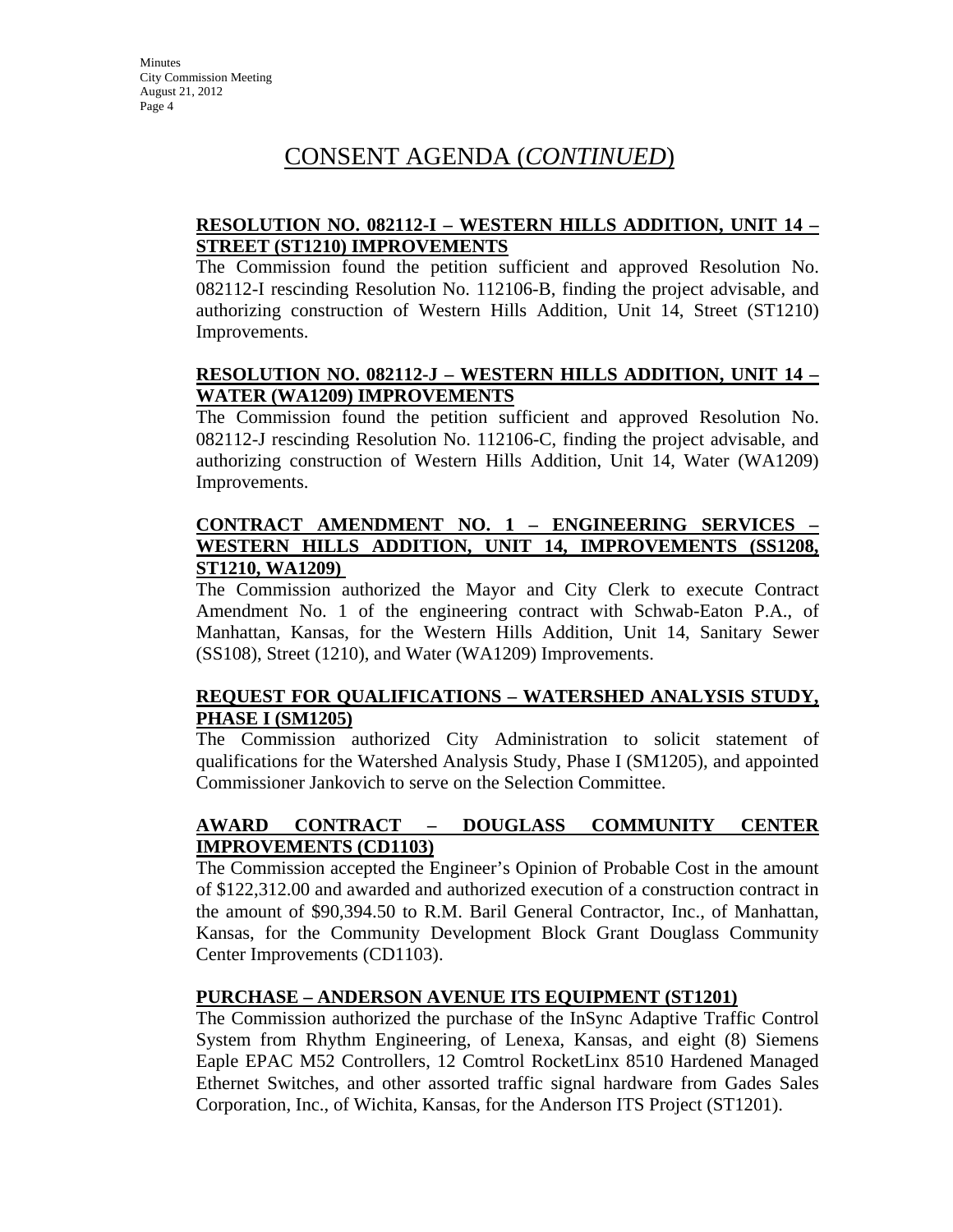### **SMALL BUSINESS ADMINISTRATION GRANT - AMENDMENT – CHILD CARE**

The Commission authorized the Mayor and City Clerk to sign a grant amendment request to the Small Business Administration for Grant No. SBAHQ-08-I-0049, in order to re-allocate funds to the Kansas State University Center for Child Development and the Sunset Zoo Nature-based Childcare Program.

#### **BOARD APPOINTMENTS – SOCIAL SERVICES ADVISORY BOARD**

The Commission approved the following appointments by Mayor Pepperd to the Social Services Advisory Board.

Appointment of Katie Brayton, 419 South 12th Street, to a three-year term. Ms. Brayton's term begins immediately, and will expire June 30, 2015.

Appointment of Robin Hays, 2606 Casement Road, to fill the unexpired term of Sue Mountford. Ms. Hays' term begins immediately, and will expire June 30, 2013.

After discussion and comments from the Commission, Commissioner Jankovich moved to approve the consent agenda, as read. Commissioner Sherow seconded the motion. On a roll call vote, motion carried 5-0, with the exception of Item C, ORDINANCE NO. 6960 – ADOPT – 2013 BUDGET; RESOLUTION NO. 082112-A – ADOPT – 2013-2018 CAPITAL IMPROVEMENTS PROGRAM; ORDINANCE NO. 6961 – ADOPT – 2012 AMENDED BUDGET; AND ORDINANCE NO. 6962 – 2013 SALARIES, which carried 3-2 with Commissioners Matta and Butler voting against the item.

## GENERAL AGENDA

## **FIRST READING - ANNEX AND REZONE - THE RESERVE ADDITION**

Eric Cattell, Assistant Director for Planning, presented the item. He then responded to questions from the Commission.

Jerry Petty, Project Director, Grand Mere Development, provided clarification of the item and an overview of the homeowners association. He then responded to questions from the Commission.

Chuck Henderson, 2008 Somerset Square, asked for clarification of the hammerhead turnaround. He stated that it would be difficult to maneuver a school bus through.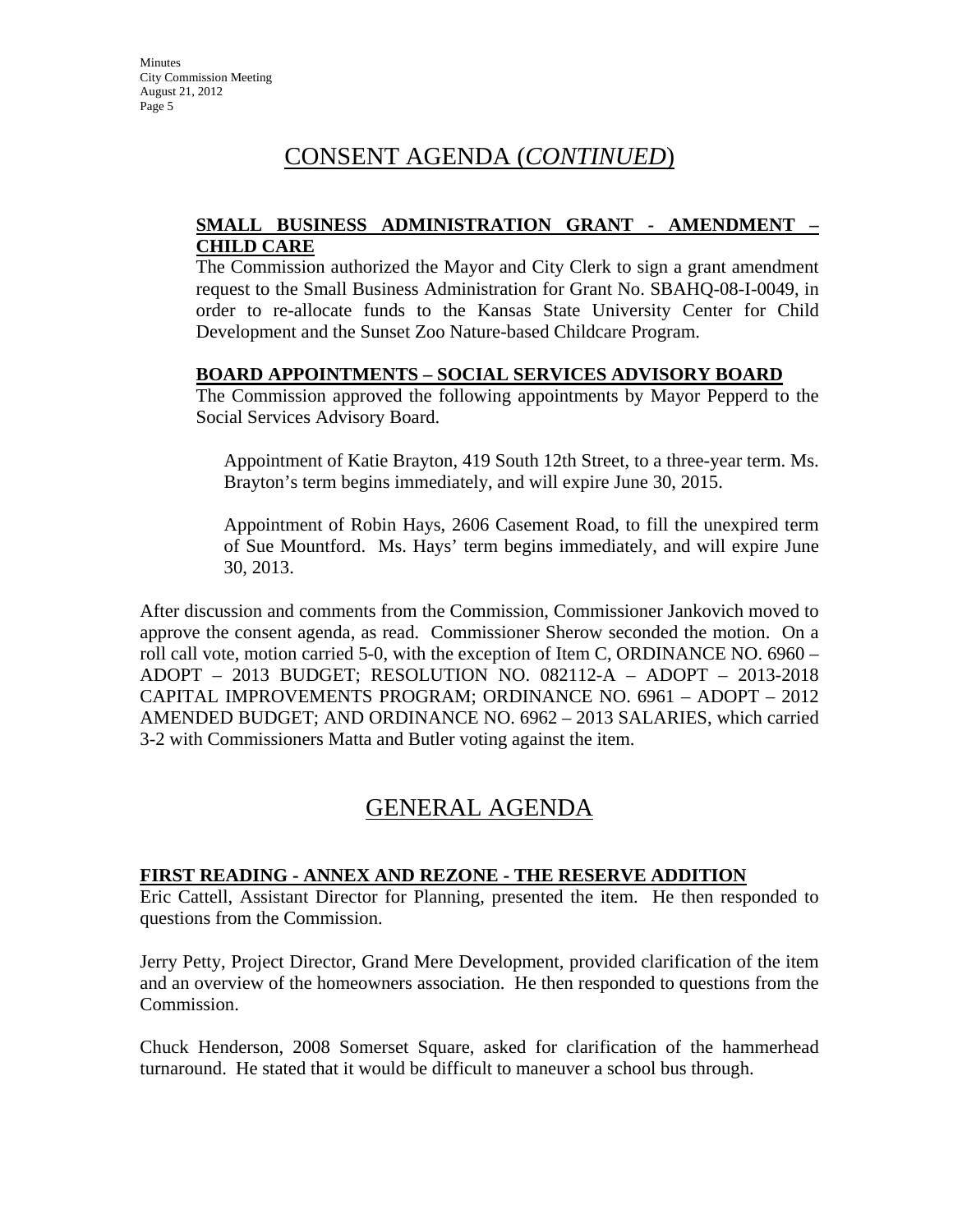# GENERAL AGENDA (*CONTINUED*)

# **FIRST READING - ANNEX AND REZONE - THE RESERVE ADDITION**

### *(CONTINUED)*

After discussion, Commissioner Sherow moved to approve first reading of an ordinance annexing the proposed Reserve Addition, generally located west of the fourth and fifth fairways of Colbert Hills Golf Course, based on conformance with the Comprehensive Plan, the Growth Vision, and the Capital Improvements Program; and, approve first reading of an ordinance rezoning The Reserve Addition, from County Residential Planned Unit Development District, to R-S, Single-Family Residential Suburban District, based on the findings in the Staff Report *(See Attachment No. 1)*. Commissioner Butler seconded the motion. On a roll call vote, motion carried 5-0.

### **ORDINANCE NO. 6956 - AMEND MANHATTAN ZONING REGULATIONS - MODIFY PROVISIONS FOR DRIVEWAYS LOCATED IN FRONT OF SINGLE-FAMILY AND TWO-FAMILY DWELLINGS**

Commissioner Sherow moved to remove the item from the table. Commissioner Jankovich seconded the motion. On a roll call vote, motion carried 5-0.

Eric Cattell, Assistant Director for Planning, presented the item. He then responded to questions from Commissioner Sherow about the possibility of the Planning Division contacting the older neighborhoods to see if there is an interest to create a Traditional Neighborhood Overlay (TNO).

After discussion and comments from the Commission, Commissioner Sherow moved to approve Ordinance No. 6956 amending the Manhattan Zoning Regulations, Article VII, Off-Street Parking and Loading, Section 7-102(C); and, Article XIV, Administration, Section 14-604, as proposed, based on the findings in the Staff Memorandum *(See Attachment No. 2*. and the recommendation of the Planning Board**.** Commissioner Jankovich seconded the motion. On a roll call vote, motion carried 5-0.

## **RESOLUTION NO. 082112-E - SALES TAX RENEWAL POLICY**

Lauren Palmer, Assistant City Manager, presented background information of the Roads and Jobs sales tax renewal; economic development initiatives; proposed sales tax proceeds and initiatives; traditional company incentives and projects; jobs created to-date; economic development funds and outside dollars leveraged; recruitment versus retention outcomes to-date; infrastructure projects; uses of the 2002 Roads and Jobs sales tax proceeds; property tax relief; and the projected Bond and Interest Fund mill levy forecast. She then responded to questions from the Commission and provided clarification of the item.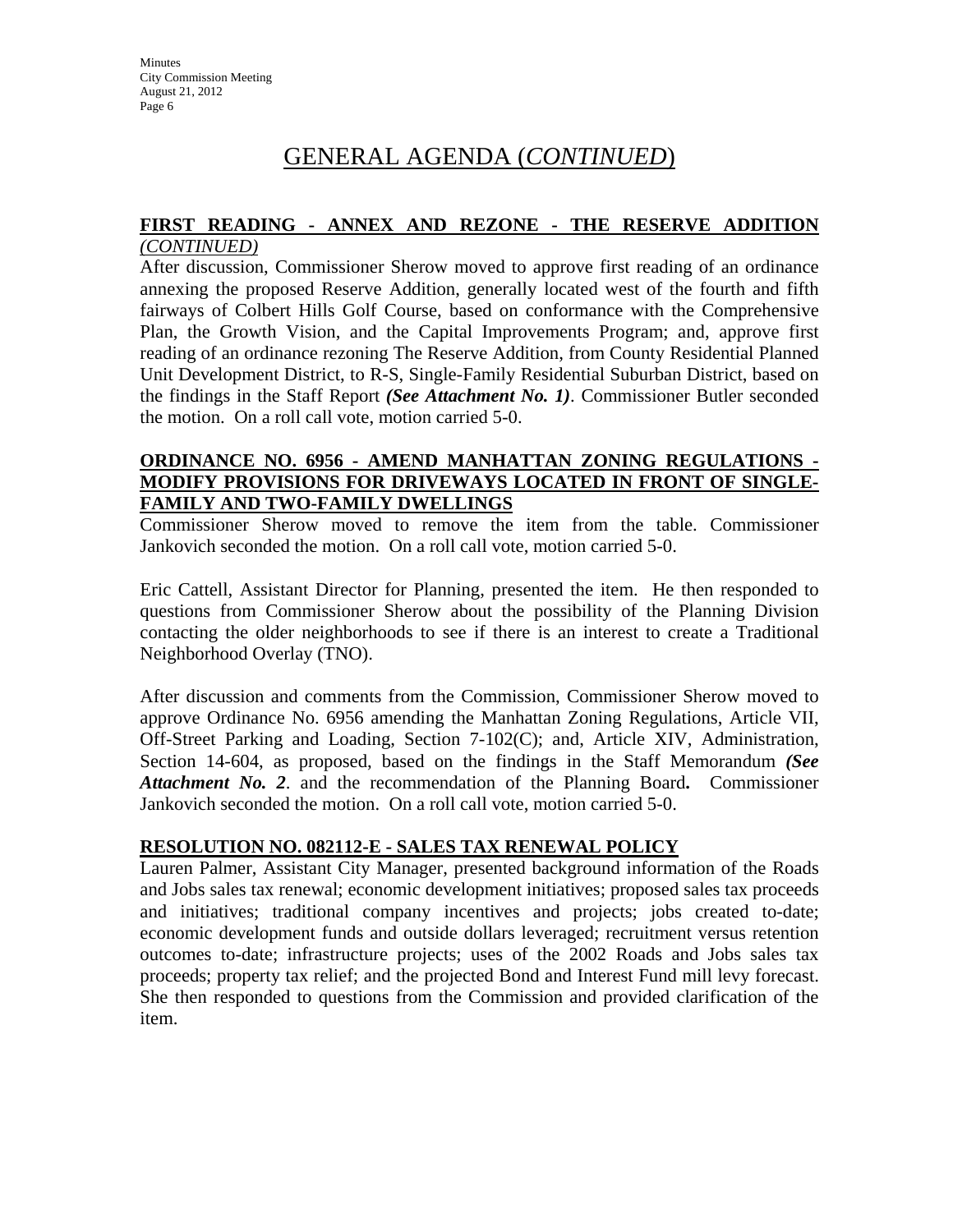# GENERAL AGENDA (*CONTINUED*)

#### **RESOLUTION NO. 082112-E - SALES TAX RENEWAL POLICY** *(CONTINUED)*

Lyle Butler, President, Manhattan Area Chamber of Commerce, informed the Commission that the Chamber Board of Directors have reviewed the same materials that the Commission has reviewed and that after lengthy discussions, the Board of Directors is in unanimous support of what has been presented. He stated that there are opportunities for the community to benefit greatly from the sales tax renewal initiative. He requested that if this item moves forward, that the City and Riley County work together to promote this initiative for both roads and economic development.

Randy O'Boyle, ICE Corporation, 2700 Amherst Avenue, informed the Commission that his business has benefitted from the economic development fund and stated that his company has been recruited by other communities. He said this is a tool in the toolkit to keep Manhattan vibrant and supported the initiative.

Mayor Pepperd stated that he attended the Manhattan Area Chamber of Commerce Board of Directors meeting and that the proposal passed unanimously by the Chamber Board of Directors. He reiterated that this is a continuation of the existing sales tax and that the City has tried to meet the needs of every party involved to gain consensus. He encouraged the City, Riley County, and the Manhattan Area Chamber of Commerce to all work together on this initiative.

Commissioner Jankovich stated that there has been a lot of work and compromise in crafting this policy resolution. He highlighted previous economic development initiatives that have been successful. He then stated that we need to do the best we can to move the measure forward to November and to be judicious in the use of the funds.

Commissioner Butler stated that the resolution achieves the flexibility desired for this Commission and future Commissions. He highlighted portions of the policy resolution and said the initiative addresses concerns with the Bond and Interest Fund bubble, infrastructure, and economic development. He stated that there is probably something in there the public can vote against and also something in there the public can vote for, however, he wanted to take a positive approach for the community.

Commissioner Matta stated that the Commission is trying to come together on a compromise that the public can all live with, including a piece for economic development, infrastructure, and property tax relief. He voiced support for the proposed policy resolution.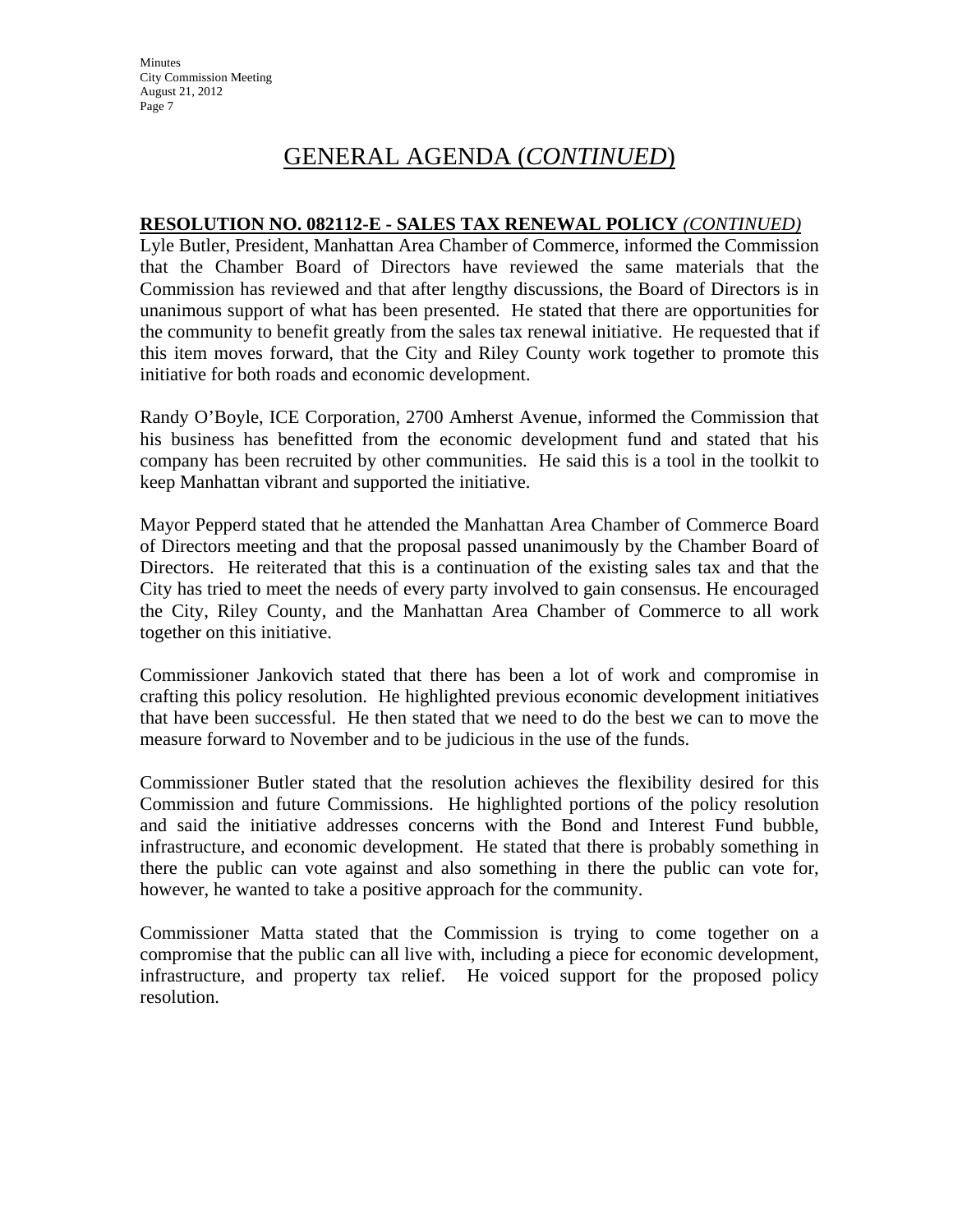Minutes **City Commission Meeting** August 21, 2012 Page 8

## **GENERAL AGENDA (CONTINUED)**

#### RESOLUTION NO. 082112-E - SALES TAX RENEWAL POLICY (CONTINUED)

Commissioner Sherow voiced his opposition to the proposed policy resolution and expressed concerns that it was drafted too broadly. He stated that it would open the door to projects that did not specifically promote focused economic development and had hoped the policy would be more akin to the 2002 economic development strategies and create an emphasis on attracting innovative companies that provide good paying jobs. He also voiced concerns with the infrastructure projects and property tax relief portions as proposed.

After additional discussion and comments from the Commission, Commissioner Butler moved to approve Policy Resolution No. 082112-E to establish the guidelines that will govern expending the City's share of proceeds from the 2012 Riley County Sales Tax Renewal; and direct City Administration to develop an education program regarding the City's portion of the ballot question. Commissioner Matta seconded the motion. On a roll call vote, motion carried 4-1, with Commissioner Sherow voting against the motion.

#### **ADJOURNMENT**

At 8:20 p.m., the Commission adjourned.

Fees, MMC, City Clerk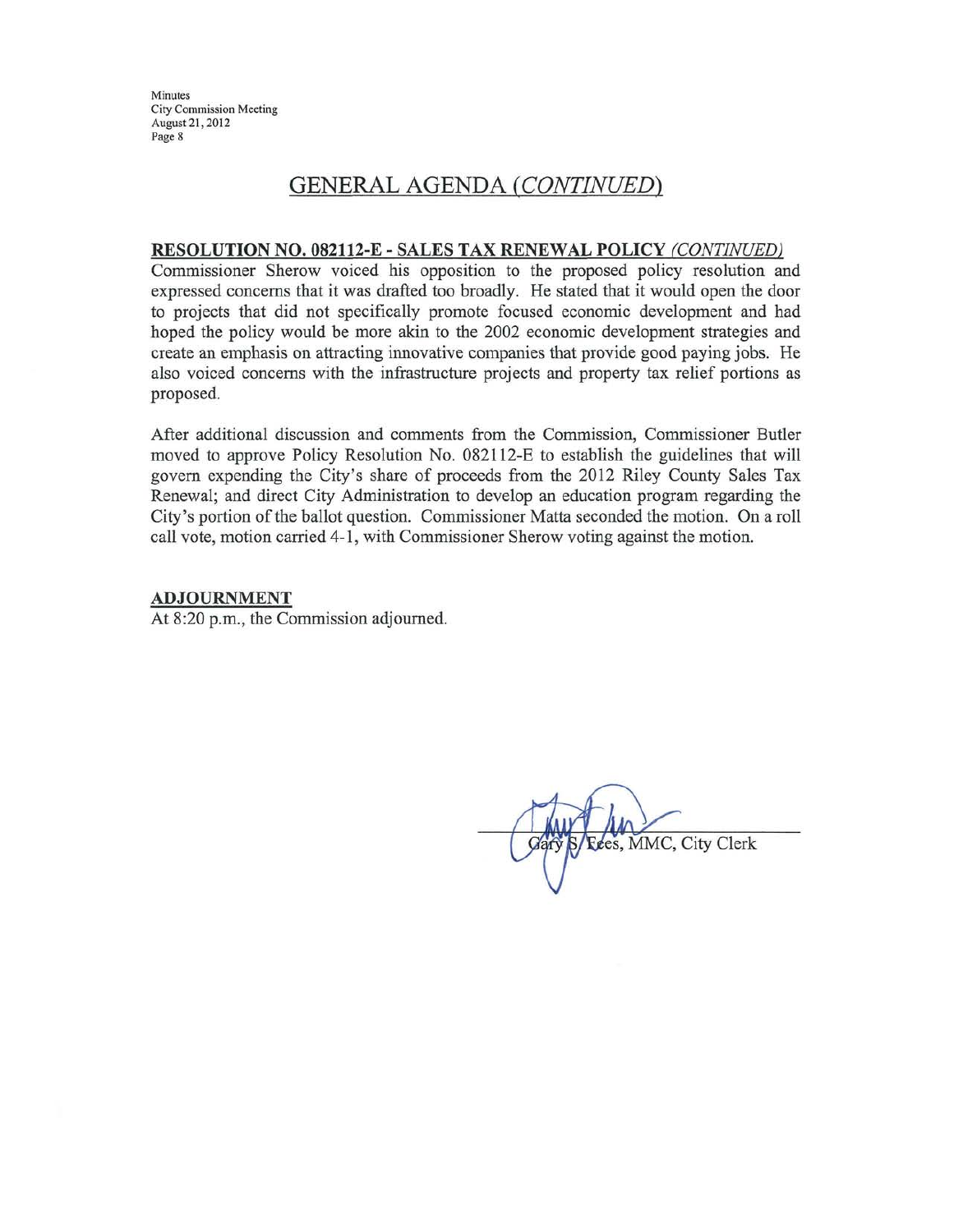### **STAFF REPORT**

#### **ON AN APPLICATION TO REZONE PROPERTY**

The proposed The Reserve Addition consists of Tract I, a proposed extension of Players Terrace, and Tract II, a very low density single-family residential development to be developed into phases, unless market demand dictates otherwise, consisting of seven residential lots and one tract of undevelopable land for access to the southern part of the subdivision.

**THE PRESENT ZONING DISTRICT CLASSIFICATION OF TRACT I AND TRACT II IS:** County R-PUD, Residential Planned Unit Development District.

**THE PROPOSED ZONING DISTRICT CLASSIFICATION OF TRACT I AND TRACT II IS**: R-S, Single-Family Residential Suburban District.

**APPLICANT/OWNER:** Grand Mere Development - Mary Vanier.

**ADDRESS:** 2021 Vanesta Place, Suite A, Manhattan, KS 66503.

#### **LOCATIONS:**

Tract I is generally located west of the intersection of Player's Terrace and Bellerive Drive.

Tract II is generally located west of the Colbert Hills Golf Course and Grand Mere Parkway.

#### **AREAS:**

Tract I is 0.77 acres in area.

Tract II is approximately 56 acres (55.67 acres) in area.

## **DATE OF PUBLIC HEARING: PLANNING BOARD:** Monday, August 6, 2012. **CITY COMMISSION:** Tuesday, August 21, 2012.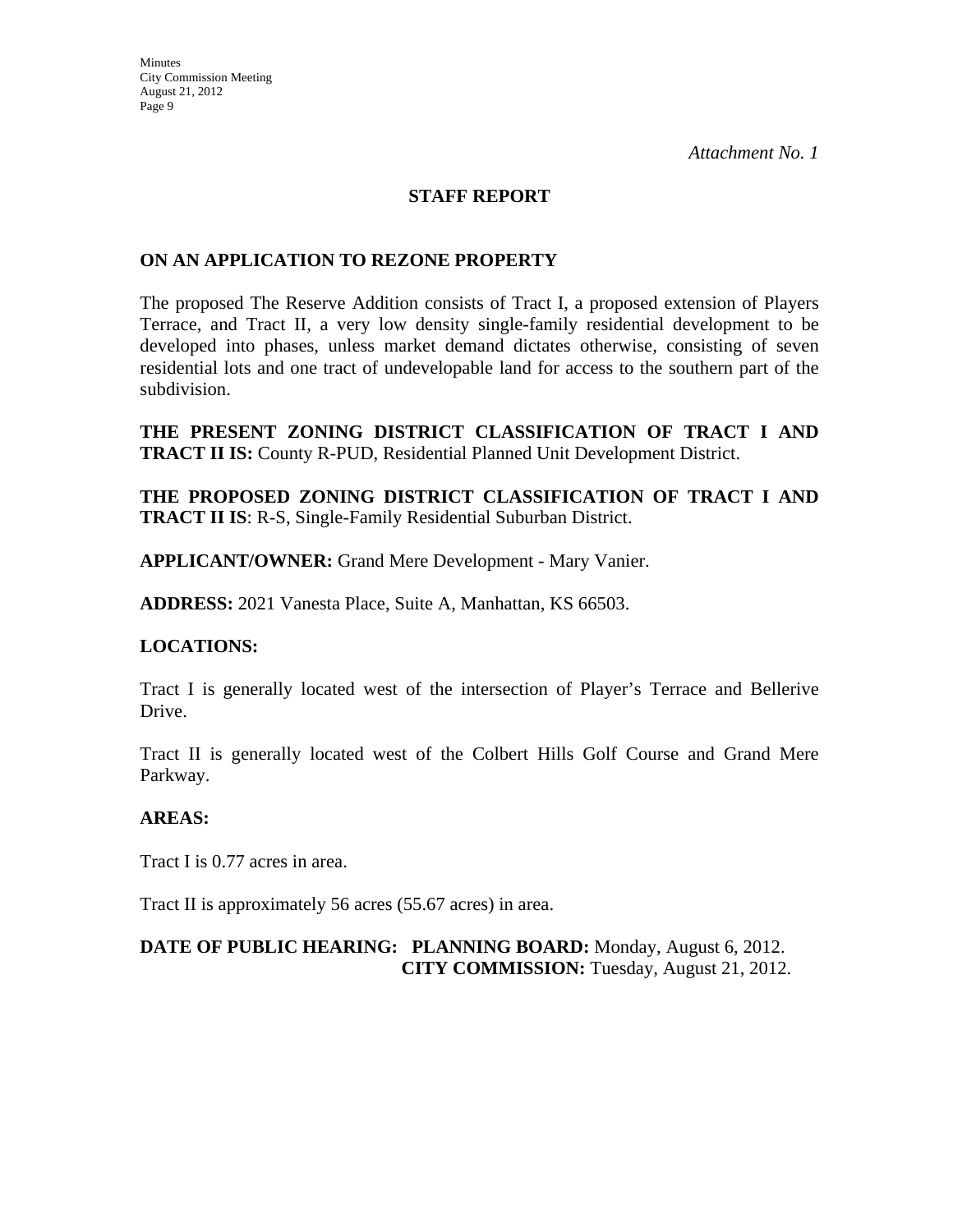## **THIRTEEN MATTERS TO BE CONSIDERED WHEN REZONING**

**1. EXISTING USE:** Tract I is open native grass land north of Bellerive Addition and adjoins multiple-family construction in Bellerive development. Tract I is intended for extension of public street access to Tract II and future development to the north in Grand Mere.

Tract II is pasture land, which is hayed annually. The future use of the land is for singlefamily residential development in Grand Mere, a Master Planned Golf Course community.

**2. PHYSICAL AND ENVIRONMENTAL CHARACTERISTICS:** Tract I is gently sloped and drains to the west. Tract II's physical and environmental characteristics are that it is open pasture with native grass cover on the flatter portions and heavily wooded steeply sloped ravines, at up to a 30 percent grade. Tract II is triangular shaped and bounded on the east and north by the Colbert Hills Golf Course. Open range land and pasture in Riley County adjoins the south and west sides of Tract II, which drains to the west and south eventually to Wildcat Creek.

## **3. SURROUNDING LAND USE AND ZONING:**

- **NORTH:** Colbert Hills Golf Course and Riley County range land; R-S District and County G-1, General Agriculture District.
- **SOUTH:** Riley County range land: G-1 District.
- **EAST:** Colbert Hills Golf Course and developing multiple-family and two-family Bellerive Addition; R-S District and R-3, Multiple-Family Residential District, and R-2, Two-Family Residential District.
- **WEST:** Riley County range land: G-1 District.

**4. GENERAL NEIGHBORHOOD CHARACTER:** Tract I will abut the northernmost multiple-family portion of Bellerive Addition, on which an apartment building will be built. Tract I will extend to the eastern edge of the Colbert Hills Golf Course. Tract II is at the western boundary of the City. The general character of the neighborhood is a mix of golf course and a developing multiple-family and two-family density residential neighborhood within a comprehensively planned neighborhood in the City.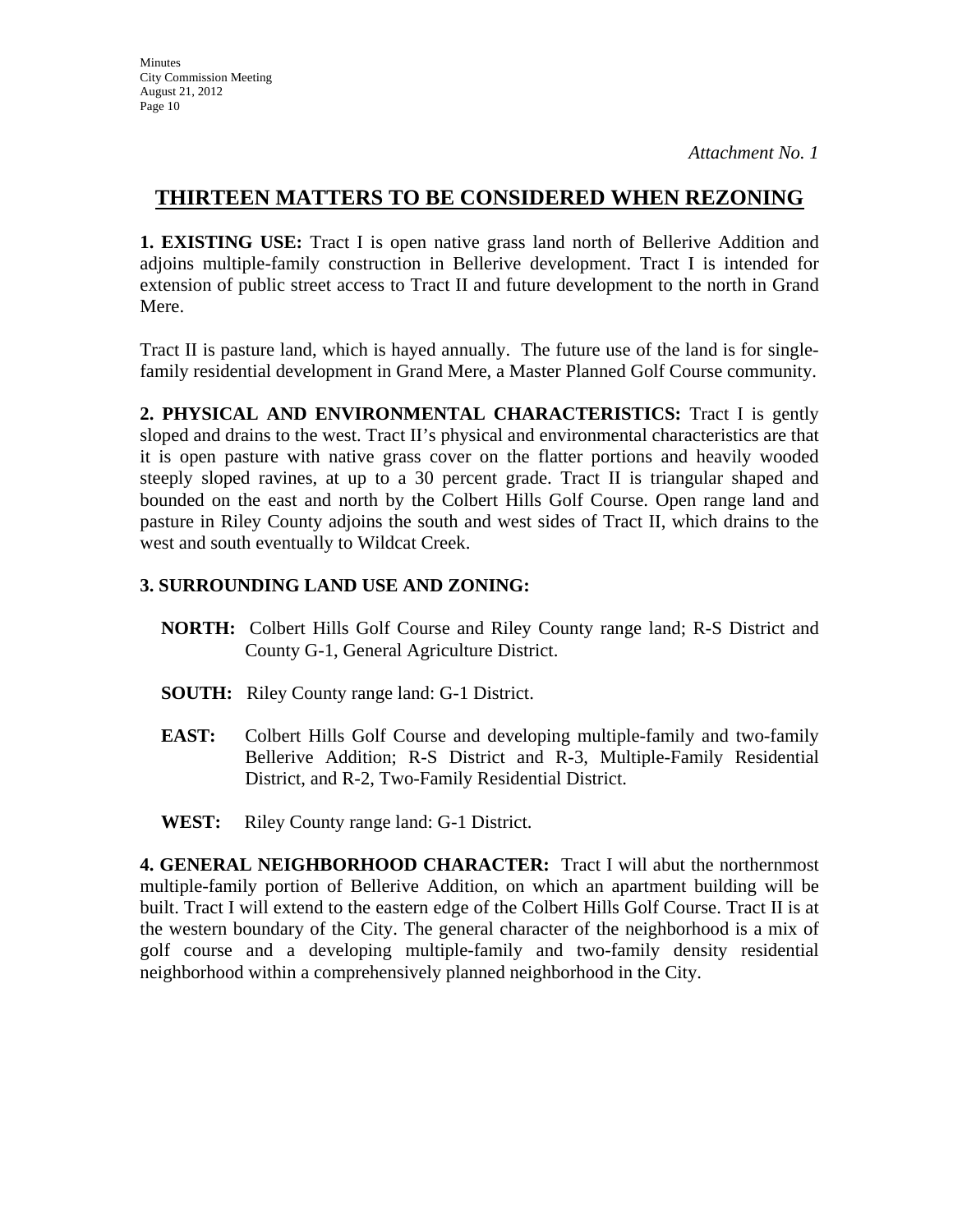**5. SUITABILITY OF SITE FOR USES UNDER CURRENT ZONING:** Tracts I and II were rezoned to their current zoning district, County R-PUD, in 1997. At that time, the developer of the golf course wanted assurance that when the golf course was annexed that a zoning district, specifically the County R-PUD for the golf course was attached rather than a general agricultural classification. The rezoning was done primarily for the benefit of the golf course development. The County R-PUD was not intended to develop under the PUD classification. Additionally, the County R-PUD predated the Grand Mere Master Plan and Comprehensive Plan, which currently recommends apartments on a larger site in which Tract I is located and low to medium density residential on Tract II; however, Tract I is only intended to develop as right-of-way but will allow for future access to the north. Development in Grand Mere is progressing to ensure attractive and orderly neighborhoods in response to changing market demand. Tract I and II are suitable for the proposed rezoning to R-S District and implements the more detailed policies of the Grand Mere community.

**6. COMPATIBILITY OF PROPOSED DISTRICT WITH NEARBY PROPERTIES AND EXTENT TO WHICH IT MAY HAVE DETRIMENTAL AFFECTS:** The proposed rezoning to R-S District is compatible with the surrounding neighborhood with seven proposed large residential lots ranging in size from approximately 3.35 acres to 14.05 acres. The proposed rezoning is remote and separated from other residential development in Grand Mere by the golf course, and from low density residential homes in Riley County by terrain and distance. Access to the site is proposed off the west side of Grand Mere Parkway from intersections, which were planned, designed and constructed to be consistent Grand Mere's Master Plan.

A minimal increase in light, noise and traffic can be expected, with minimal impact on the surrounding area due the limited number of residential lots in The Reserve.

To ensure compatibility within Grand Mere, architectural guidelines and design standards provide for building review and approval. A design review committee is responsible for enforcement of guidelines and standards *(see below III. COMMUNITY CONCEPTS AND DEVELOPMENT STRATEGY below in Grand Mere Master Plan)*. The guidelines and standards are private and are not part of the rezoning. The policy statements are mentioned because they are part of the Grand Mere Master Plan policies.

## **7. CONFORMANCE WITH COMPREHENSIVE PLAN:**

## **MANHATTAN URBAN AREA COMPREHENSIVE PLAN**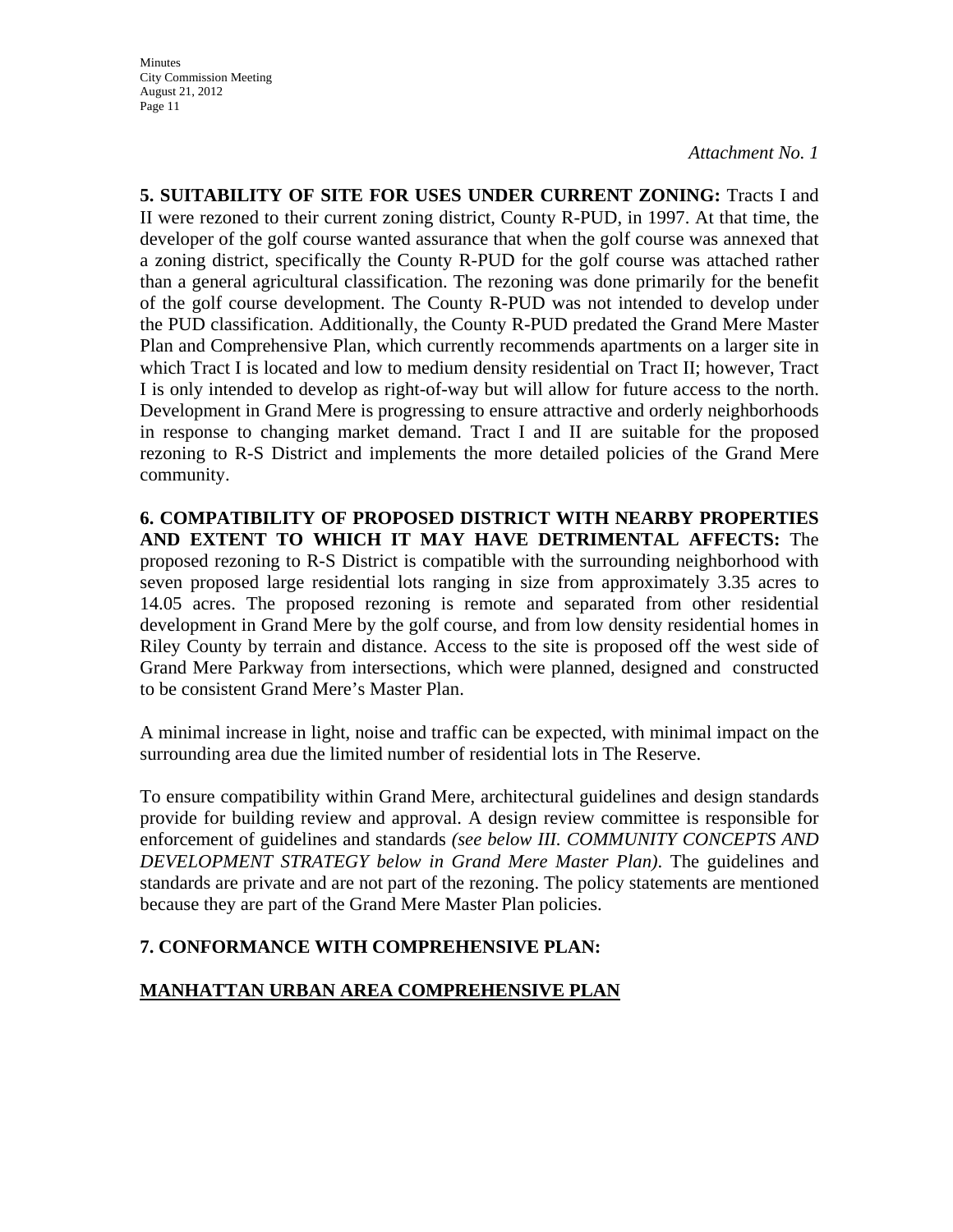The Reserve is shown on the Future Land Use Map in the northwest planning area as Residential Low/Medium Density**,** RLM. Applicable RLM Policies *(in italics)* of the Comprehensive Plan Include**:**

### **Residential Low/Medium Density (RLM)**

#### *RLM 1: Characteristics*

*The Residential Low/Medium Density designation incorporates a range of single-family, single-family attached, duplex, and town homes, and in appropriate cases include complementary neighborhood-scale supporting land uses, such as retail, service commercial, and office uses in a planned neighborhood setting, provided they conform*  with the policies on Neighborhood Commercial Centers. Small-scale multiple-family *buildings and condominiums may be permissible as part of a planned unit development, or special mixed-use district, provided open space requirements are adequate to stay within desired densities.* 

## *RLM 2: Appropriate Density Range*

*Densities in the Residential Low/Medium designation range between less than one dwelling unit/acre up to 11 dwelling units per net acre.* 

## *RLM 3: Location*

*Residential Low/Medium Density neighborhoods typically should be located where they have convenient access and are within walking distance to community facilities and services that will be needed by residents of the neighborhood, including schools, shopping areas, and other community facilities. Where topographically feasible, neighborhoods should be bounded by major streets (arterials and/or collectors) with a direct connection to work, shopping and leisure activities.* 

## **Grand Mere Community Master Plan**

The Grand Mere Community Master Plan was originally adopted in April 2000 and is included as a specific Land Use Element of the current Comprehensive Plan adopted in 2003. The Grand Mere Plan is a more detailed level neighborhood plan for the entirety of Grand Mere, which notes Tract I as Apartments #2, and Tract II as Single Family # 2, 16.5 acres, and Single Family #3, 20.3 acres, see below under Residential Types for the RLM description.

Applicable policies *(in italics)* for Grand Mere, a Master Planned Golf Course Community include: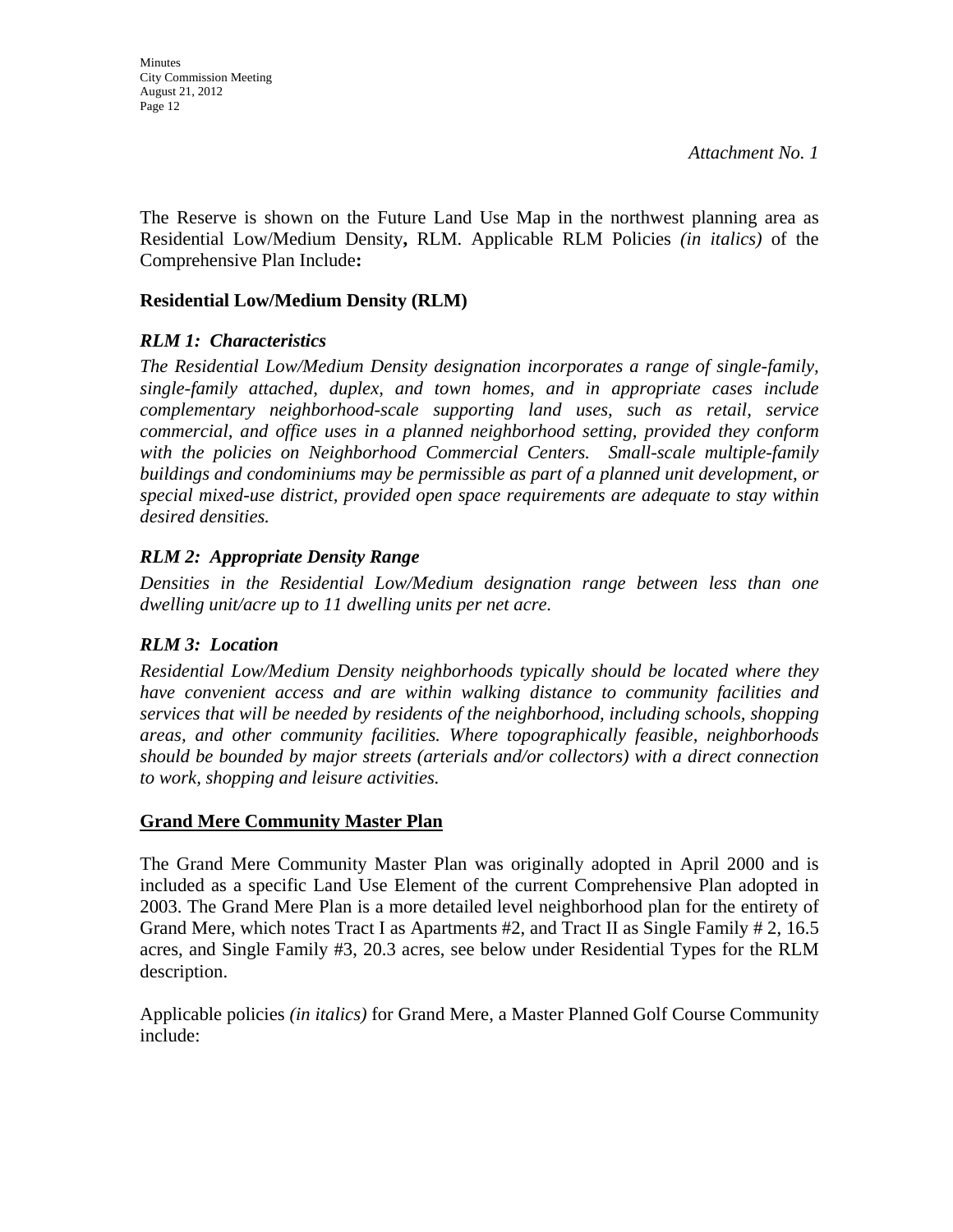## **Grand Mere, a Master Planned Golf Course Community**

## *PROJECT INTENT*

*The overall Land Use Amendment is intended to create a community designed within a park. By responding to the natural terrain, preserving natural corridors, protecting the slopes and riparian environment, a harmonious relationship with the land can be created for the community.* 

*Grand Mere is envisioned as an upscale residential community, with the University's Colbert Hills Golf Course and preserved open space interwoven throughout the development. The community is made up of individual neighborhoods defined by open space features, topography, connection to the Grand Mere Parkway, and the golf course. A strong joint effort has integrated the golf course design (Colbert Hills) and the overall community design (Grand Mere Development). The interconnectivity of automobile circulation, pedestrian/bicycles, and open space, as well as residential neighborhood placement and overall community utility location, has created a well integrated community with both future residences and community recreation as the main focus. Flexibility is built into the land use plan to allow the development to respond to market demand.* 

*Specific types of residential product may subtly change in the future due to market demand as the development pattern becomes clearer and as the community matures. The community will offer a high level of design quality, architectural variety, and a wide range of housing types to address the potential markets appropriate for an upscale development.* 

## *5 KEY DESIGN CONCEPTS*

## *1. Create a high quality residential community*

*Create a community of villages, residential neighborhoods, and neighborhood commercial areas centered along the projects' spine, Grand Mere Parkway. Through the use of architectural design guidelines and development reviews the quality of building construction will be maintained at the highest level.* 

## *2. Integrate the Natural Environment*

*Preserve the natural slopes and open space features. Provide a visual connection to the natural beauty of the development: the golf course in the valleys, the long vistas/views, and the prairie environment.*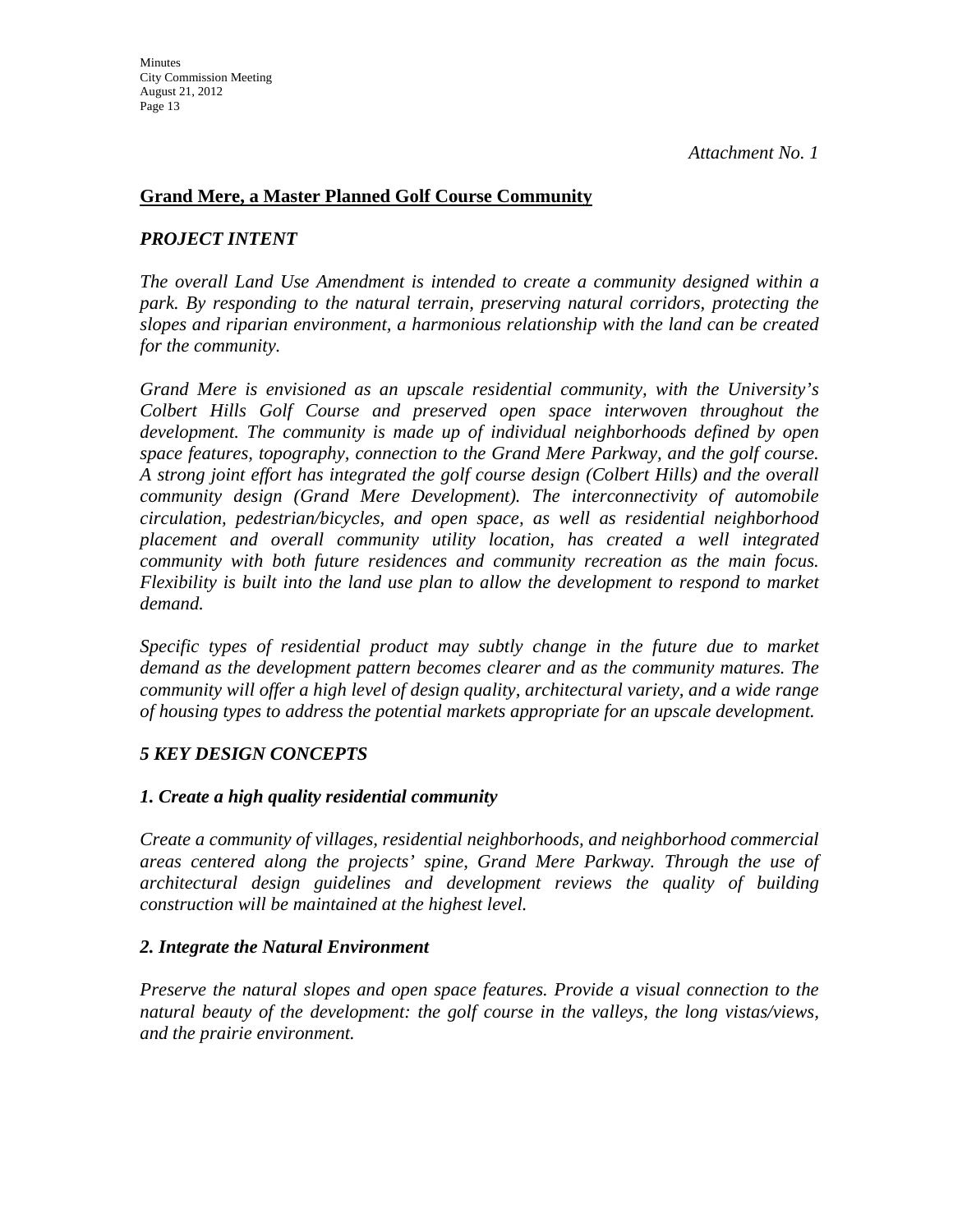## *3. Offer a Variety of Residential Living*

*Offer a wide range of residential products and lot types to address the market demands of the well informed and upscale consumer. An integrated community of many housing types will help to provide an interesting streetscape, a quality neighborhood texture, and a sustainable development.* 

## *4. Create a Pedestrian/Bicycle System*

*Provide pedestrian/bicycle connections throughout the development, following the Grand Mere Parkway, open space corridors and the linear park connections provided as part of the Master Plan along Little Kitten Creek and the continuation of the Hudson trail. Grand Mere Community Overall Development Plan* 

## *III. COMMUNITY CONCEPTS AND DEVELOPMENT STRATEGY*

*Grand Mere is proposed as a Master Planned Community consisting of a wide range of residential housing types and densities and will be utilizing both Planned Unit Development and Conventional Zoning Development standards based on specific sites and development types.* 

*The overall Grand Mere Project consists of 1,054 (estimated) acres, including the Colbert Hills Golf Course. Rather than dispersing development throughout the entire property, the project purposes to "concentrate" neighborhood development within residential and commercial villages on approximately 543 acres preserving almost 50% of the land as natural open space or golf course. This concept, while proposing a variety of home types and densities, provides large natural open spaces, golf course amenity for the general public, and peripheral residential villages as large lot or low density residential products that create an overall density (1.5 du/ac) for the site, consistent with the surrounding neighborhoods. All housing types shall belong to the Master Homes Association, which will be responsible for enforcing the covenants and restrictions, and maintaining the common grounds.* 

*Within the community, residential neighborhoods are supported by neighborhood commercial services, which provide a focus and entry element for the development. These neighborhood office and retail villages are envisioned as community services located at the development entries along the Little Kitten Creek entry and Kimball Ave. and the future northern entry on Marlatt.*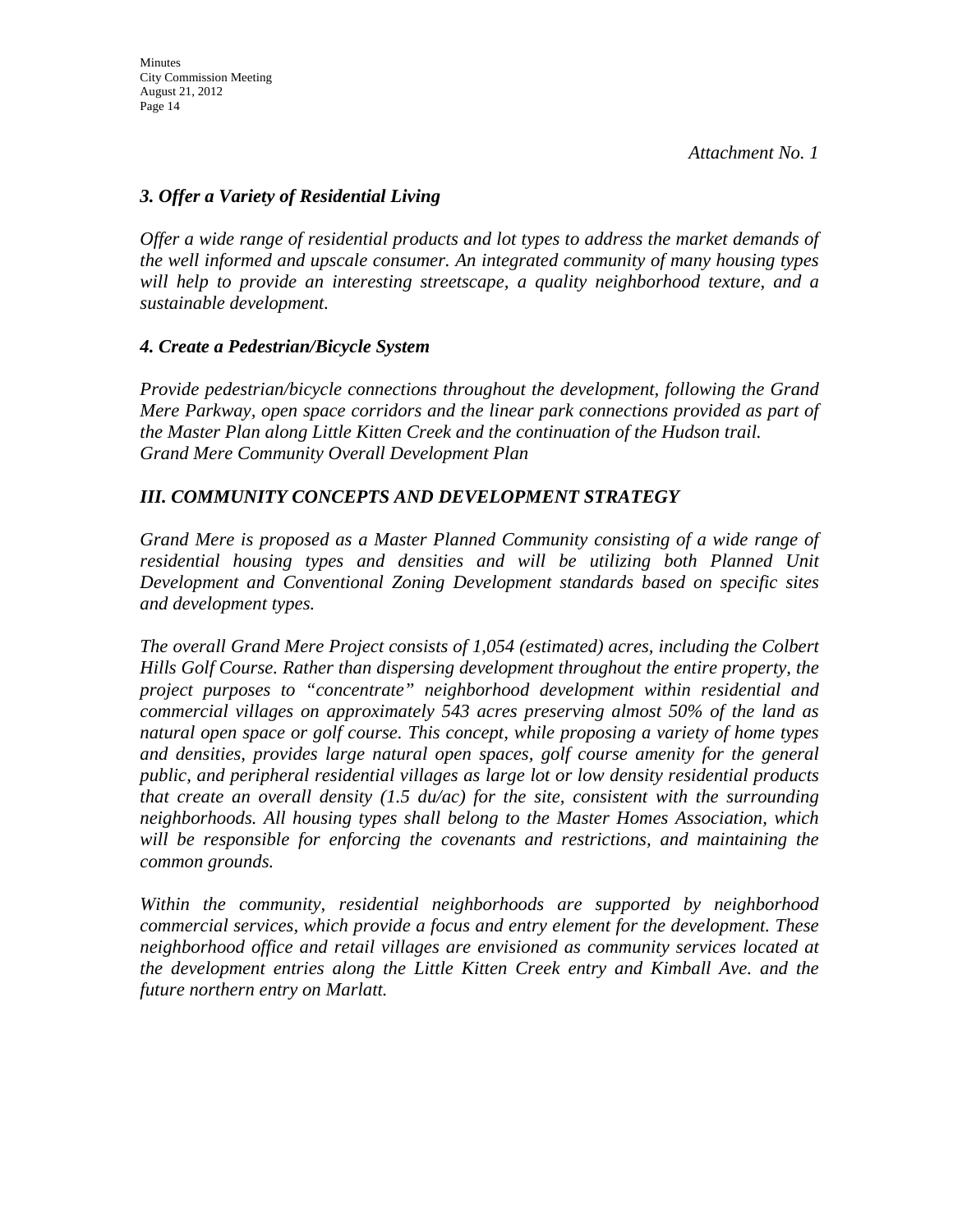*Throughout the plan, connecting open space systems, sidewalks and bike trails provide pedestrian connections between residential neighborhoods, public amenities and the neighborhood services. These are planned connections to occur in a variety of types and locations. As each phase of development is planned in detail, the specific pedestrian connections will be part of each village plat and relate back to the overall Circulation Parks & Open Space Plan.* 

*Grand Mere Community Architectural Guidelines and Design Standards will provide for the review and approval of all site and building plans for the Grand Mere property. The Design Review Committee of Grand Mere will be responsible for enforcement of these guidelines and standards. The Developer believes that careful planning and enforcement of design and development standards will ensure orderly, attractive, and lasting development, all of which will preserve and enhance the value of the community.* 

## *A. Residential Neighborhoods*

*The planning concept proposes a wide range of residential uses, with densities ranging from 1 to 20 dwelling units per acre (du/ac) within individual parcels. Generally, individual neighborhoods are envisioned as small enclaves in order to promote a mix of different product types, create intimate neighborhoods, and to build a strong community image from the project's onset. The key to a sustainable successful development is quality design and construction, and a variety of housing price points to attract a wide spectrum of residential consumers. Higher density residential, as well as small lot single-family opportunities are integrated into the community along Grand Mere Parkway, rather than isolated or located along the site's edges. While building a stronger new community, this concept also reduces impact on existing adjacent neighborhoods by focusing the traffic and circulation internally.* 

*Residential Types:* The majority of The Reserve, Tract II, is designated Single Family # 2 and #3, Single Family (RLM), in the Grand Mere Plan Tract I is noted for Apartments and is not described below as it is for right-of-way only. RLM is described as:

*The 273.4 acres of single family proposed for grand Mere represents 50% of the total proposed residential acreage. The detached single family products will range in size and*  density. The village of single family will be developed as parcels and each will be *controlled to maximize views, walkouts, and architectural design quality. Te Grand Mere Architectural Review Committee will provide design review of the homes and general site development guidance. Each single family village will be signed and themed as a unique part to the overall Grand Mere development and developed as the market demands. Each parcel will provide internal open space, storm drainage controls, and pedestrian linkages*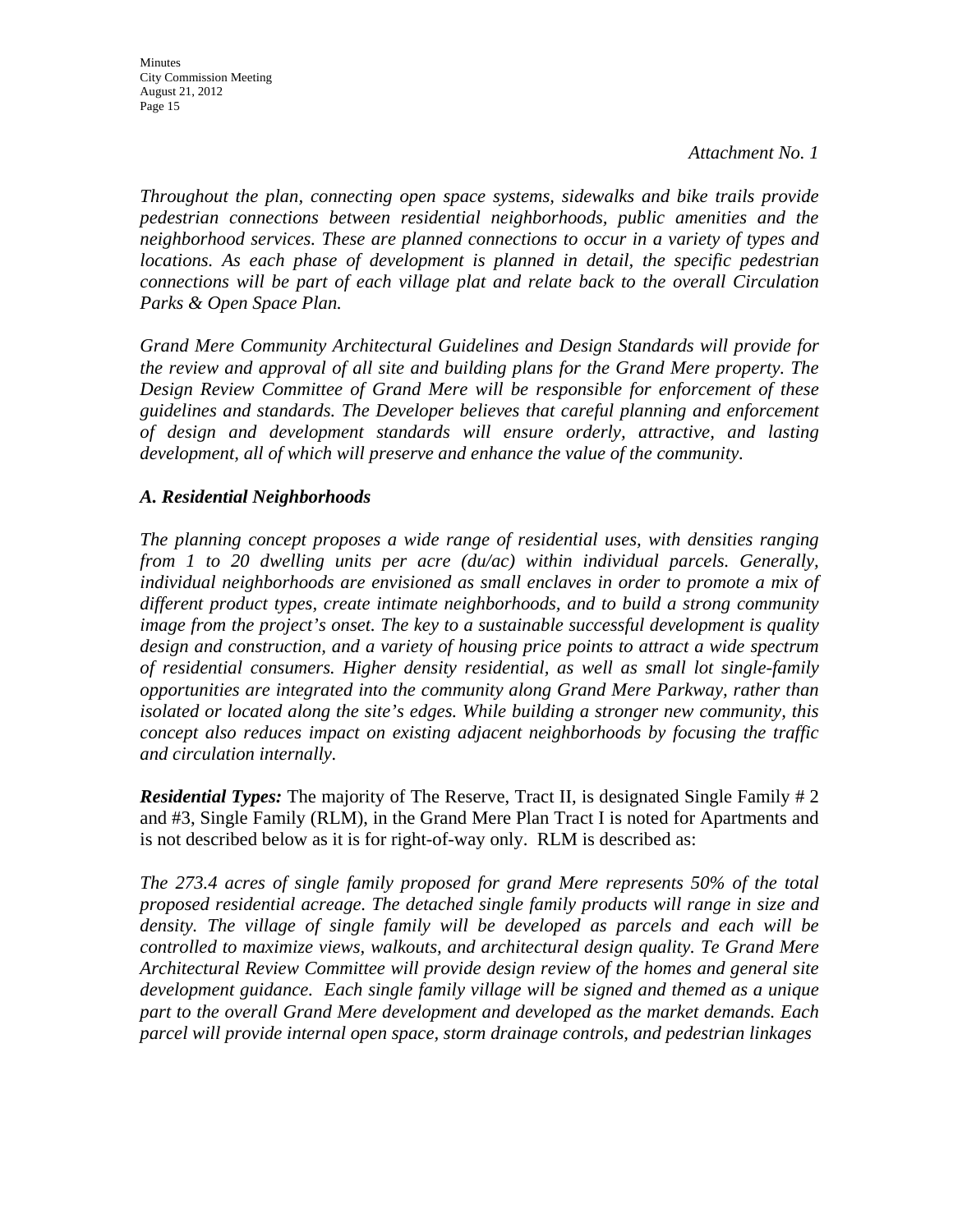*between the villages in addition to the designated Grand Mere Circulation Park & Open Space Plan.* 

## *C. Streets and Circulation System*

*Residential streets within Grand Mere are envisioned as a key element of "neighborhood quality," offering a place to walk and play, as well as to drive and park. The streetscape in and along the roads will reflect the quality of the community through the use of signage monumentation and landscaping depending on the location and natural conditions of the space providing strong visual "cues" to better orient drivers to their locations and destinations.* 

*When utilizing the approved Manhattan street system standards the hierarchy, streetwidths, design speeds, and travel/parking lanes are consistent and will not compromise auto on-street parking, or bike and pedestrian access. The street layout will frame important views and vistas, including buildings, golf course, and natural features. Onstreet parking is available on all local streets.* 

*The Master Planned Community will be accessed from Kimball Avenue and Marlatt Avenue. Additional access points into the Community from surrounding residential streets are shown on the Master Plan.* 

## *D. Pedestrian and Bicycle Circulation System*

*Connectivity with the City of Manhattan Linear Park Master Plan is our main focus for the overall trails system. A comprehensive pedestrian and bicycle system is proposed for the community to provide access to individual neighborhoods, the Club Facility and Hotel site, commercial services, and open space amenities~ Elements include both off-street and on street bike paths, natural unimproved trails, and a 17.2 acre linear park along Little Kitten Creek. An easement shall be provided for the extension of the Hudson trail northward, along the east property line to northeast corner section 3-10-7. All trail/path systems will be site- specifically designed at the time of construction. Each will be reviewed on a site-by-site basis to ensure sensitive placement and minimum disturbance. This will be coordinated with the Park & Recreation Board and the Parks and Recreation Department.* 

## *G. Golf Course Development*

*The Grand Mere development drainage and detention system shall be designed to work in concert with the golf course drainage and detention system. The course was designed to meet the environmental goals of the Audubon International Signature Status Program.*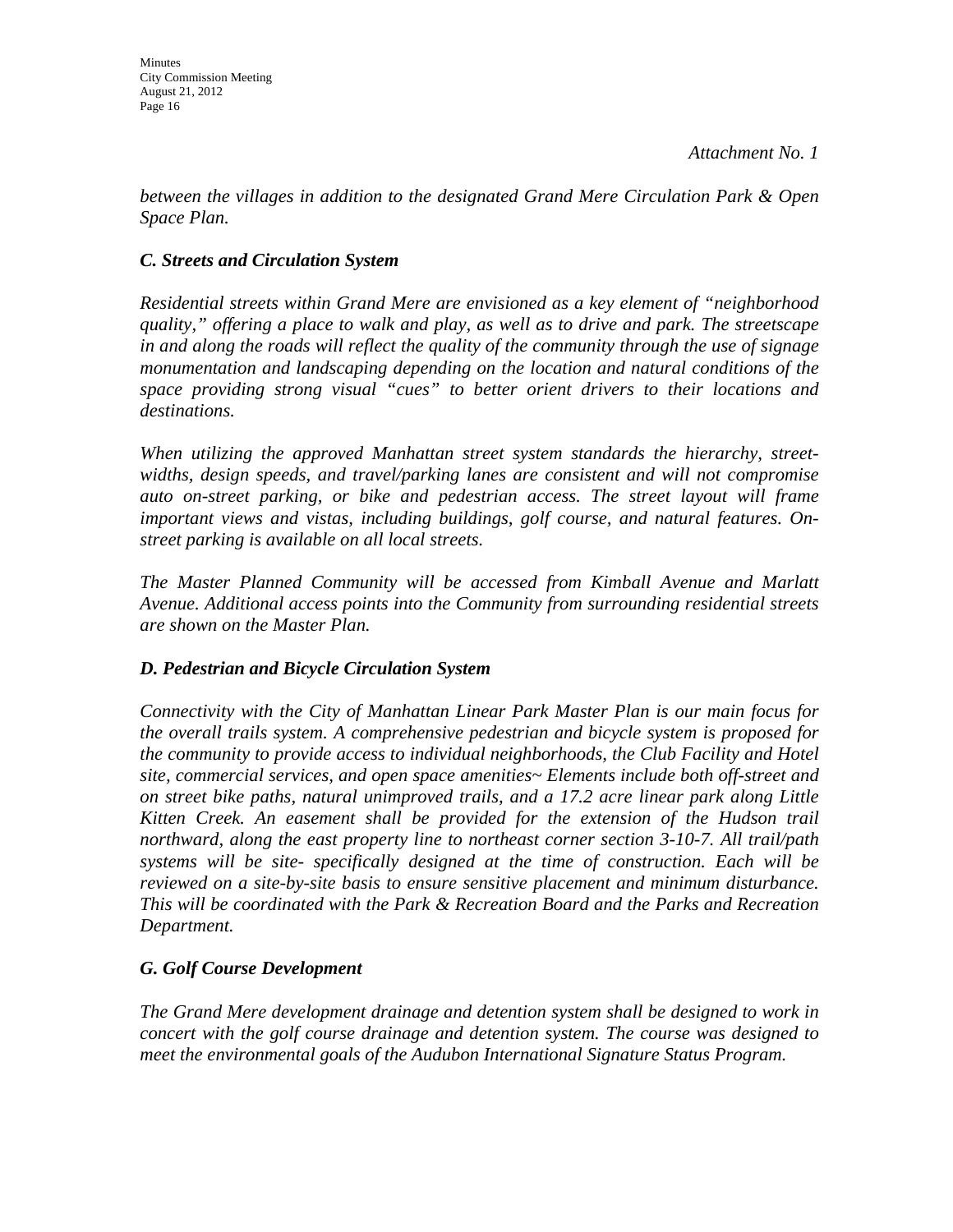## *Bike Paths, Trails and Sidewalks*

*Bike paths, trails and sidewalks are provided along the internal streets and open spaces to provide internal connections between the villages where possible. See the Circulation Parks & Open Space Plan* 

## *M. Current School District Boundaries*

*The school district boundary between Manhattan U.S.D. 383 and Riley County U.S.D. 378 divides Grand Mere into east and west jurisdictions crossing the property beginning at the S.W. Corner of Section 3-10-7 and continuing north to the N.W. Corner of Section 3-10-7.* 

The density in The Reserve is 0.13 dwelling units per net acre. The Comprehensive Plan suggests less than one to eleven dwelling units per net acre is appropriate in the RLM category and the Grand Mere Plan suggests a range of 1-20 dwelling units per acre in individual parcels and an overall density in all of Grand Mere of 1.5 units per acre.

**THE PROPOSED REZONING OF THE RESERVE CONFORMS TO THE POLICIES OF** Grand Mere, a Master Planned Golf Course Community, and the Comprehensive Plan.

## **8. ZONING HISTORY AND LENGTH OF TIME VACANT AS ZONED:**

| August 7, 1997          | County Commission approved Preliminary<br>Riley<br>Development Plan of Colbert Hills and the Wildcat PUD.                        |
|-------------------------|----------------------------------------------------------------------------------------------------------------------------------|
| August 14, 1997         | Riley County Commission approved Final Development<br>Plan.                                                                      |
| <b>February 7, 2000</b> | Planning Board approves resolution adopting Grand Mere<br>Community Master Plan and amendment of Comprehensive<br>Land Use Plan. |
| March 7, 2000           | City Commission approved first reading of an ordinance<br>adopting the Grand Mere Community Master Plan.                         |
| April 2003              | Comprehensive Plan adopted. Grand Mere Community<br>Master Plan adopted as a related plan and implementation<br>document.        |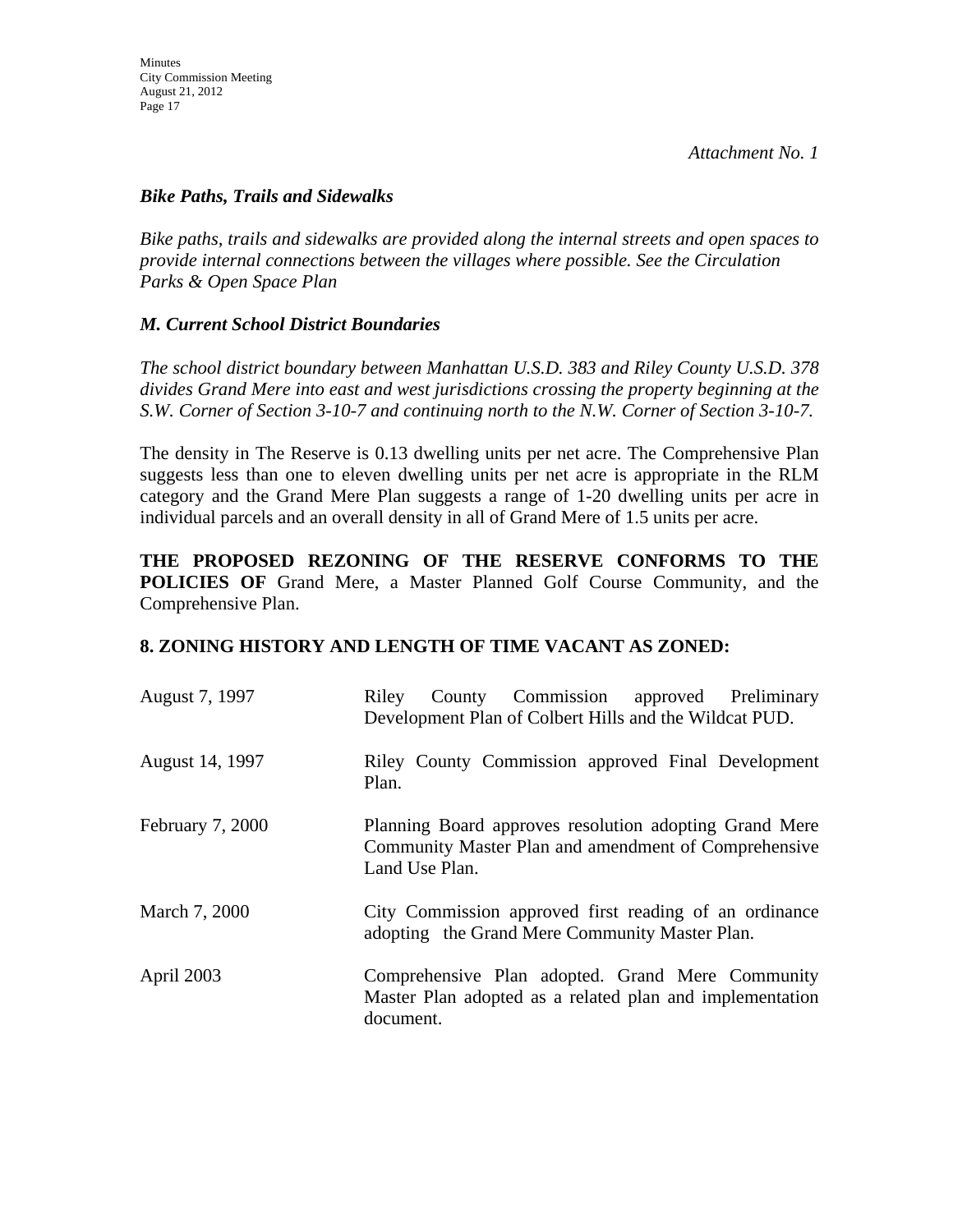Tracts I and II have remained vacant to date.

**9. CONSISTENCY WITH INTENT AND PURPOSE OF THE ZONING ORDINANCE:** The intent and purpose of the Manhattan Zoning Regulations is to protect the public health, safety, and general welfare; regulate the use of land and buildings within zoning districts to assure compatibility; and to protect property values.

The proposed rezoning is consistent with the intent and purpose of the Manhattan Zoning Regulations and R-S District because proposed lot sizes conform to the minimum requirements of the R-S District, which is designed to provide for single-family dwellings, and compatible uses, at a density no greater than one dwelling unit per 20,000 square feet. The proposed R-S District consists of seven lots, which range from approximately 3.35 acres to 14.05 acres in area. All lots and common area tract, Tract A, conform to the requirements of the R-S District. Tract A is common area to be owned and maintained by the Home Association and is for access purposes to the southern part of the development

Tract I is for right-of-way for access to Tract II.

- **10. RELATIVE GAIN TO THE PUBLIC HEALTH, SAFETY AND WELFARE THAT DENIAL OF THE REQUEST WOULD ACCOMPLISH, COMPARED WITH THE HARDSHIP IMPOSED UPON THE APPLICANT:** There appears to be no gain to the public that denial would accomplish. No expected adverse affects on the public health, safety and welfare are expected as a result of the rezoning. Development of the site cannot proceed until the proposed Preliminary Plat is approved. A separate application was submitted for approval of a Preliminary Plat. It may be a hardship upon the owner if the rezoning is denied.
- **11. ADEQUACY OF PUBLIC FACILITIES AND SERVICES:** Adequate street, sanitary sewer and water services are available.
- **12. OTHER APPLICABLE FACTORS:** None.
- **13. STAFF COMMENTS:** City Administration recommends approval of the proposed rezoning of The Reserve Addition from County R**-**PUD, Residential Planned Unit Development District, to R-S, Single-Family Residential Suburban District, based on the findings in the Staff Report.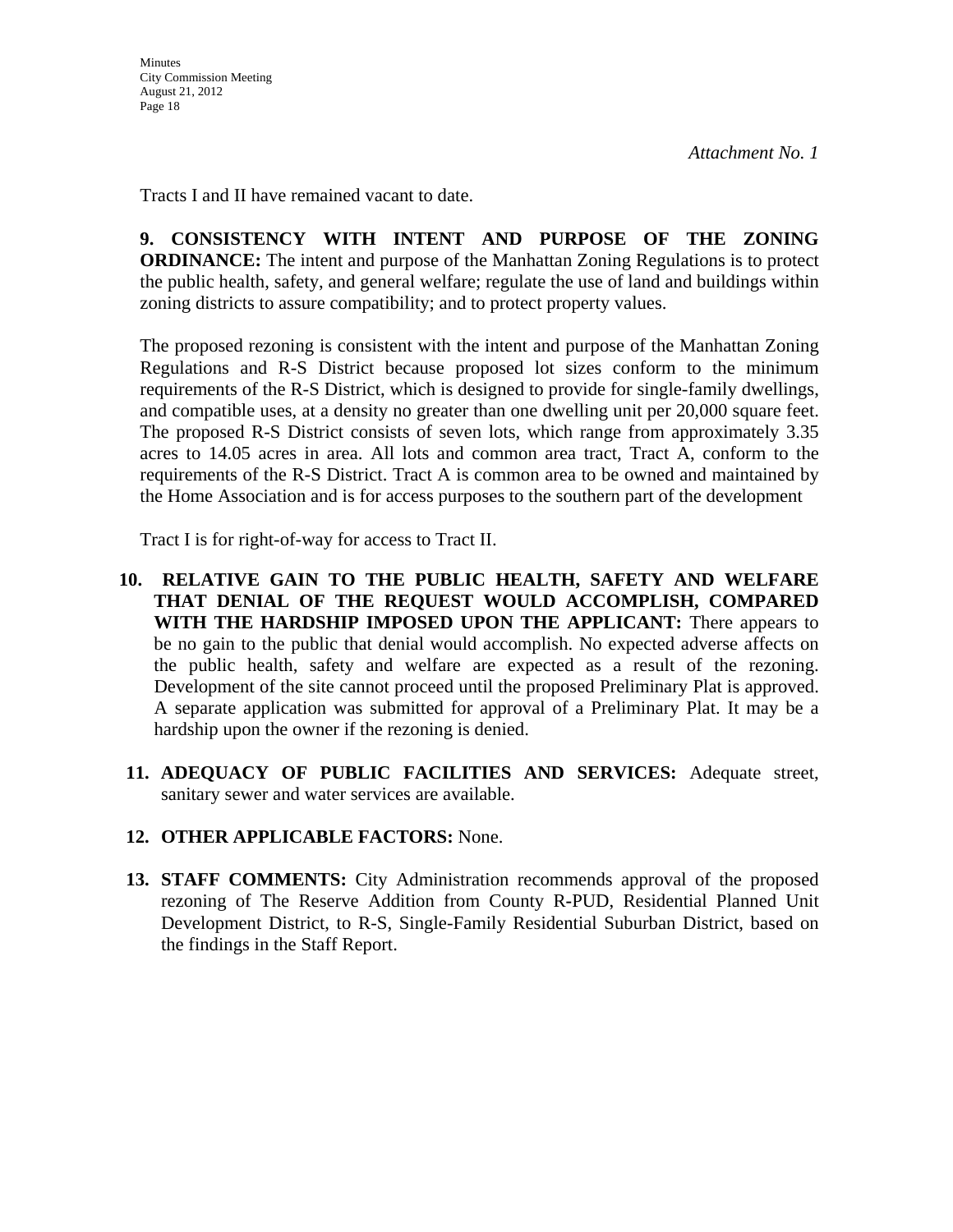## **ALTERNATIVES:**

- 1. Recommend approval of the proposed rezoning of the proposed rezoning of The Reserve from County R**-**PUD, Residential Planned Unit Development District, to R-S, Single-Family Residential Suburban District, stating the basis for such recommendation.
- 2. Recommend denial of the proposed rezoning, stating the specific reasons for denial.
- 3. Table the proposed rezoning to a specific date, for specifically stated reasons.

## **POSSIBLE MOTION:**

The Manhattan Urban Area Planning Board recommends approval of the proposed rezoning of The Reserve from County R**-**PUD**,** Residential Planned Unit Development District**,** to R-S, Single-Family Residential Suburban District, based on the findings in the Staff Report.

**PREPARED BY:** Steve Zilkie, AICP, Senior Planner.

**DATE:** July 30, 2012.

12014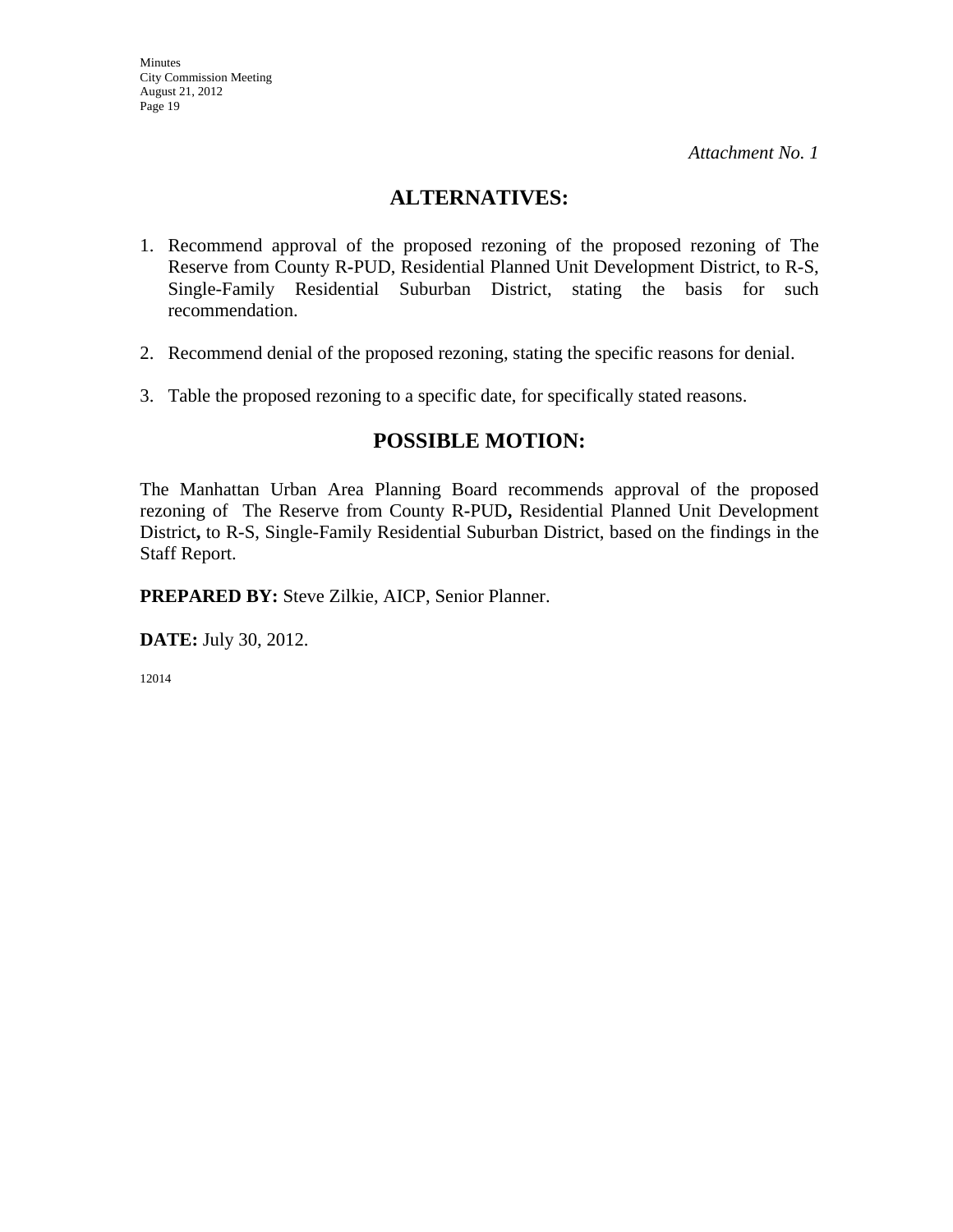**INTER-OFFICE MEMORANDUM**

| DATE:                | May 25, 2012                                                                                                                                   |
|----------------------|------------------------------------------------------------------------------------------------------------------------------------------------|
| TO:                  | Manhattan Urban Area Planning Board                                                                                                            |
| <b>MEETING DATE:</b> | <b>June 4, 2012</b>                                                                                                                            |
| <b>FROM:</b>         | Chad Bunger, AICP, CFM, Planner II                                                                                                             |
| RE:                  | Amend Manhattan Zoning Regulations to Modify<br>Provisions for Driveways Located in Front of Single-<br><b>Family and Two-Family Dwellings</b> |

#### **BACKGROUND**

Article VII of the Manhattan's Zoning Regulations addresses driveways, parking lots, offstreet parking and loading requirements for all properties within the City. Section 7-102(C) currently restricts the amount of paving in the front yard area for residential properties in residential districts by requiring that at least seventy-five percent (75%) of the area between the front property line and a line parallel to the front lot line drawn through a point which is on the side of the house furthest from the front lot line, yet still facing the front lot line, is maintained as landscaped open space.Residential structures containing no more than two (2) dwellings can have a driveway that exceeds this minimum landscape area as long as the driveway is no wider than twenty-four (24) feet, nor larger than 960 square feet in area.

The intent of Section  $7-102(C)$  is to limit the amount of driveway paving located between the street and a residential structure, no matter if it's a single-family, two-family, or multiple-family structure, in order to maintain a minimum area of landscaped open space and to prevent the front yard area from becoming an off-street parking lot.

While the regulation applies city-wide, except for properties in the TNO, Traditional Neighborhood Overlay, M-FRO, Multi-Family Redevelopment Overlay Districts, and PUD, Planned Unit Development Districts, the original purpose of the regulation was to address areas in the older Ward Districts that were being converted from owner occupied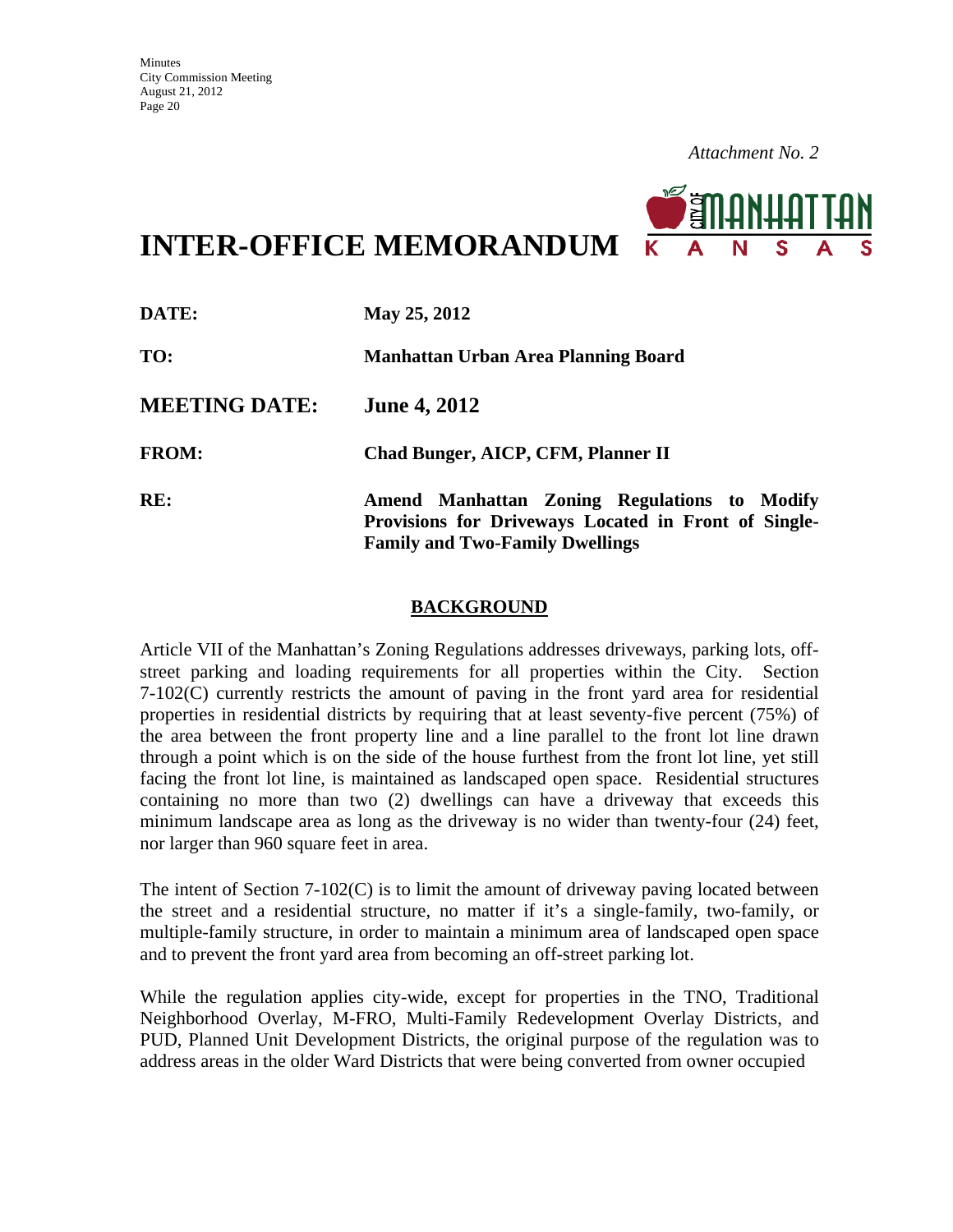single-family dwellings, to single-family rental units, two-family and multiple-family apartments and replacing landscaped front yards with off-street parking lots. The current language of the regulations reflects the typical residential home on a residential lot in the older Ward Districts; which have consistent front yard setbacks along a street, have few if any changes in the front façade depths of the house and with parking typically being located to the side or in the rear yard off of a public alley.

Since the mid 1980's, when this specific section was adopted; building designs, subdivision designs and home owner's expectations of single-family and two-family homes have substantially changed compared to the older homes in the Ward Districts and other older subdivisions, which was the emphasis of the existing regulations. Newer homes tend to have varying front façade depths, two or three-car wide attached garages facing the street, or being side-loaded, and driveways that are sometimes wider than the attached garage to accommodate an additional vehicle, RV trailers, boats, etc. Modern subdivisions are not designed with public alleys to the rear of lots to provide garage access. The current regulations can make it difficult to provide a driveway to a singlefamily home with a three-car wide garage in a new residential subdivision, and on cul-desacs, unless the lot is very large and the 75% landscape open space requirement can be met.

To vary from the current provisions of Section 7-102 (C), a Variance request is required to be approved by the Board of Zoning Appeals. In recent years, the Board of Zoning Appeals has considered and approved a number of requests to increase the maximum width of a paved driveway and to decrease the required minimum amount of landscaped open space in front of the house for unique or extreme driveway proposals.

Several citizens, developers, and members of the Board of Zoning Appeals have suggested that the regulation needs to be revised to provide more flexibility to address the changing trends in homes and driveways that are built today.

City Administration has been working on proposed revisions to Article VII, Off-Street Parking and Loading and Article XIV, Administration, that reflect current trends of driveway designs for single-family and two-family developments. The Manhattan Urban Area Planning Board held four (4) work sessions on the topic to discuss the issue, and review various options. City Administration also held an informational meeting with the Flint Hills Area Builders Association on February 28, 2012, to discuss the issue and get input and suggestions on draft revisions. At the March 5, 2012 Planning Board work session, City Administration presented proposed amendments of Section 7-102(C) and Section 14-604 for its review. The Planning Board reviewed these proposals, made comments and suggestions and requested a formal public hearing be held to begin the Zoning Regulation amendment process.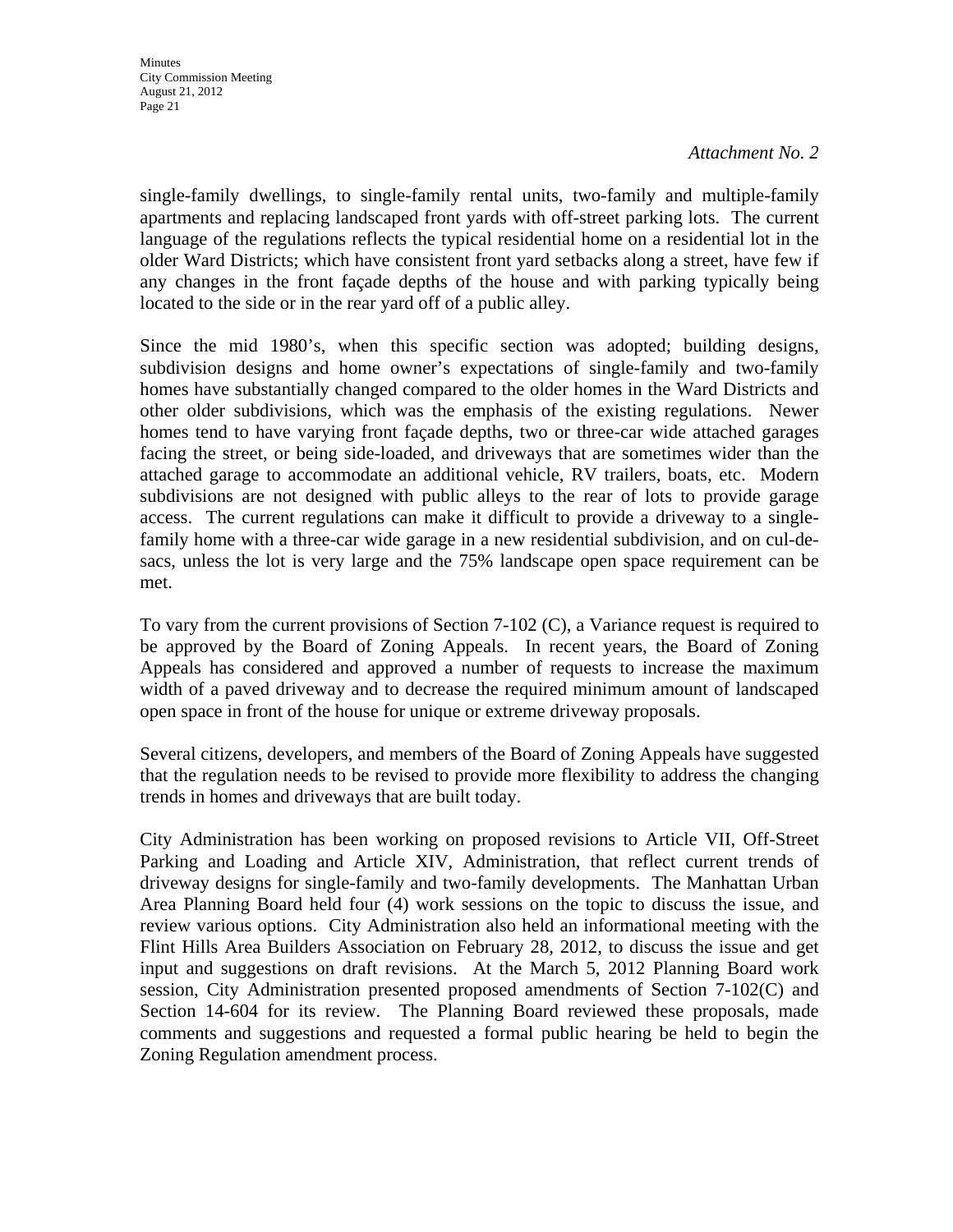The proposed amendments include the following:

- 1. Modify Article VII, Off-Street Parking Loading, Section 7-102(C) to change how driveways in front of single-family and two-family dwellings are regulated, and;
- 2. Add to the list of authorized Exceptions in Article VIX, Section 14-604 to include any of the front yard restrictions in Article VII Off-Street Parking and Loading, Section 7-102 (C)  $(2) - (4)$  pertaining to driveways, parking and landscaping in front of single-family and two-family dwellings.

#### **Article VII – Front Yard Driveways**

**Minutes** 

City Commission Meeting August 21, 2012 Page 22

The proposed amendments to Section 7-102(C) represent significant changes to the regulations for driveways of residential dwellings containing no more than two-dwelling units.

Front-loaded Garages. Permitted driveway widths are determined by the number of vehicles bays in an attached garage or carport. All residential dwellings containing no more than two-dwelling units are allowed at least a twenty-four (24) foot wide driveway, (i.e. houses with no garage/carport, one-car wide, or two-car wide garage/carports). Any rear-loaded attached garage/carports, or any detached garages/carports, regardless of their width may have a 24 foot wide driveway in front of the house. If an attached front-loaded garage or carport has three (3) garage bays, the maximum driveway width is thirty-six (36) feet. The proposed amendments limit the width, but not the maximum area of a driveway for a single-family or two-family dwelling.

Side-loaded Garages and Circle Drives. The proposed amendments establish driveway widths for side-loaded garages, and establish provisions for construction of circle driveways for single-family houses.

A driveway can exceed the proposed maximum width standards if at least seventy-five percent (75%) of the area between the front property line and a line parallel to the front lot line drawn through a point which is on the side of the house furthest from the front lot line, yet still facing the front lot line, excluding the principal structure, is maintained as open landscape area.

#### **Article XIV - Exceptions**

The proposed amendment to Article XIV, allows a property owner to apply for an Exception with the Board of Zoning Appeals (BZA), instead of the current requirement to apply for a Variance, to allow a driveway wider than the proposed width standards and to decrease the minimum required front yard landscape area, as described above. The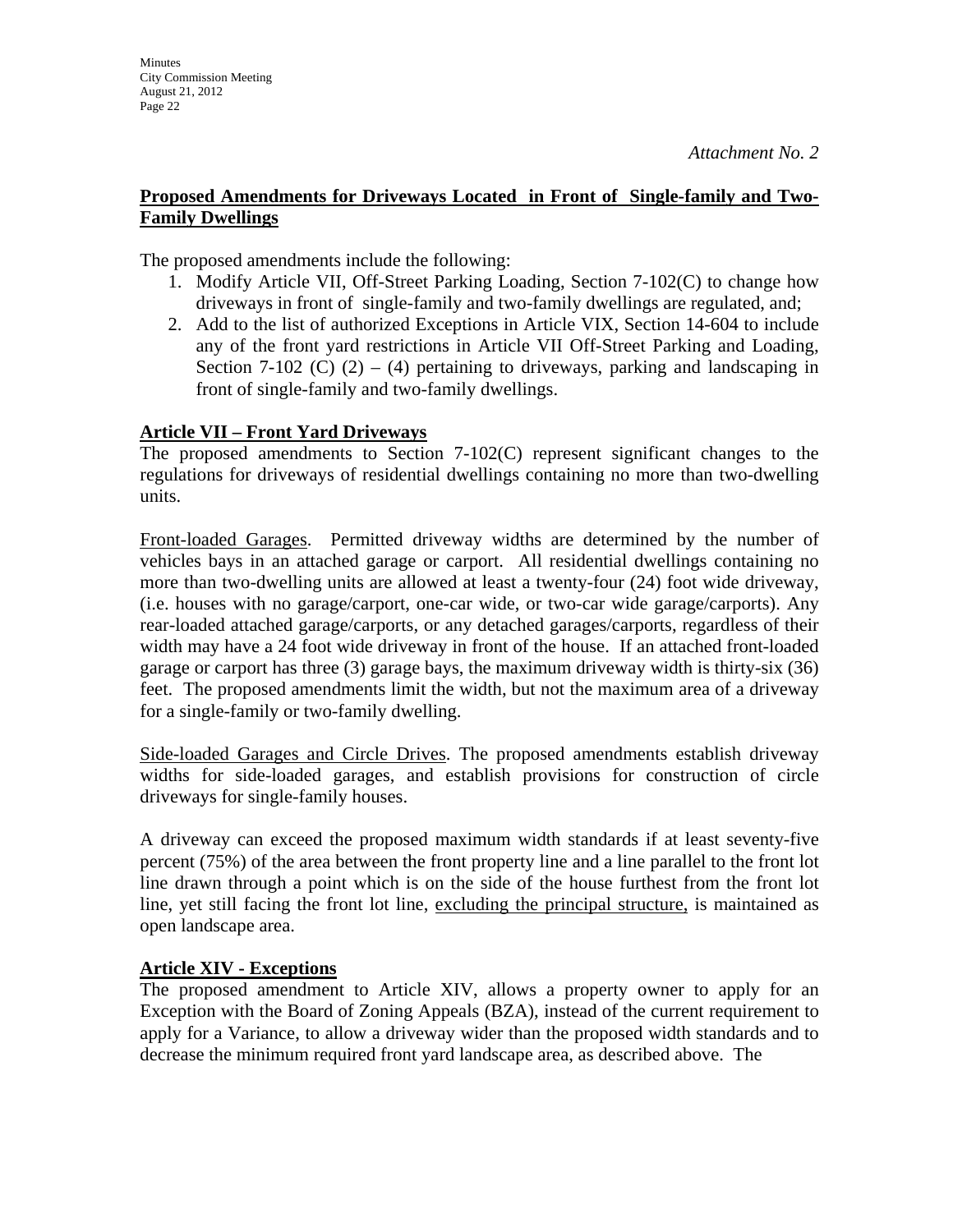standards used by the BZA to consider Exceptions are less stringent and easier to meet compared to the standards for Variances. Exception standards primarily focus on impacts on adjacent properties and the general public, and if strict application of the regulation is unreasonable. The proposed amendment to Article XIV, Section 14-604 adds any of the front yard restrictions in Section 7-102(C) pertaining to driveways, parking and landscaping in front of single-family and two-family dwellings to the list of authorized Exceptions.

## **AMENDMENTS TO THE TEXT OF THE ZONING REGULATIONS**

When a proposed amendment results in a change to the text of the Zoning Regulations, the report from the Planning Staff shall contain a statement as to the nature and effect of the proposed amendment, and determinations as to the following four standards:

## **Whether Such Change Is Consistent With The Intent And Purpose Of The Zoning Regulations**

The intent of the Manhattan Zoning Regulations is to protect the public health, safety and general welfare and to protect property values. The current regulations were adopted to prevent single-family homes in the Ward Districts and homes that were being converted to two-family and multiple-family dwellings from having the front yards converted to offstreet parking lots. The regulations apply City wide, with the exception of the TNO, Traditional Neighborhood Overlay District, M-FRO, Multi-Family Redevelopment Overlay District, and PUD, Planned Unit Development Districts. The current regulations were not envisioned for today's housing trends, with multiple car attached garages, varying front façade depths, extra driveway areas for additional cars and trailers, and modern subdivisions.

For various reasons, several homes have been constructed with driveways that do not conform to the current requirements of Section  $7-102(C)$ . It is apparent that these driveways have not adversely impacted the public health, safety or general welfare or impacted property values, and reflect the changing expectations of home owners. In addition, the Board of Zoning Appeals has approved the majority of the variance requests from the current regulations, to increase driveway pavement area and/or widths and reduce front yard landscaped open space.

The proposed amendments are consistent with the intent and purpose of the Manhattan Zoning Regulations and are envisioned to bring a majority of these existing driveways into conformance with the Zoning Regulations and respond to single-family and two-family housing trends for future residential developments.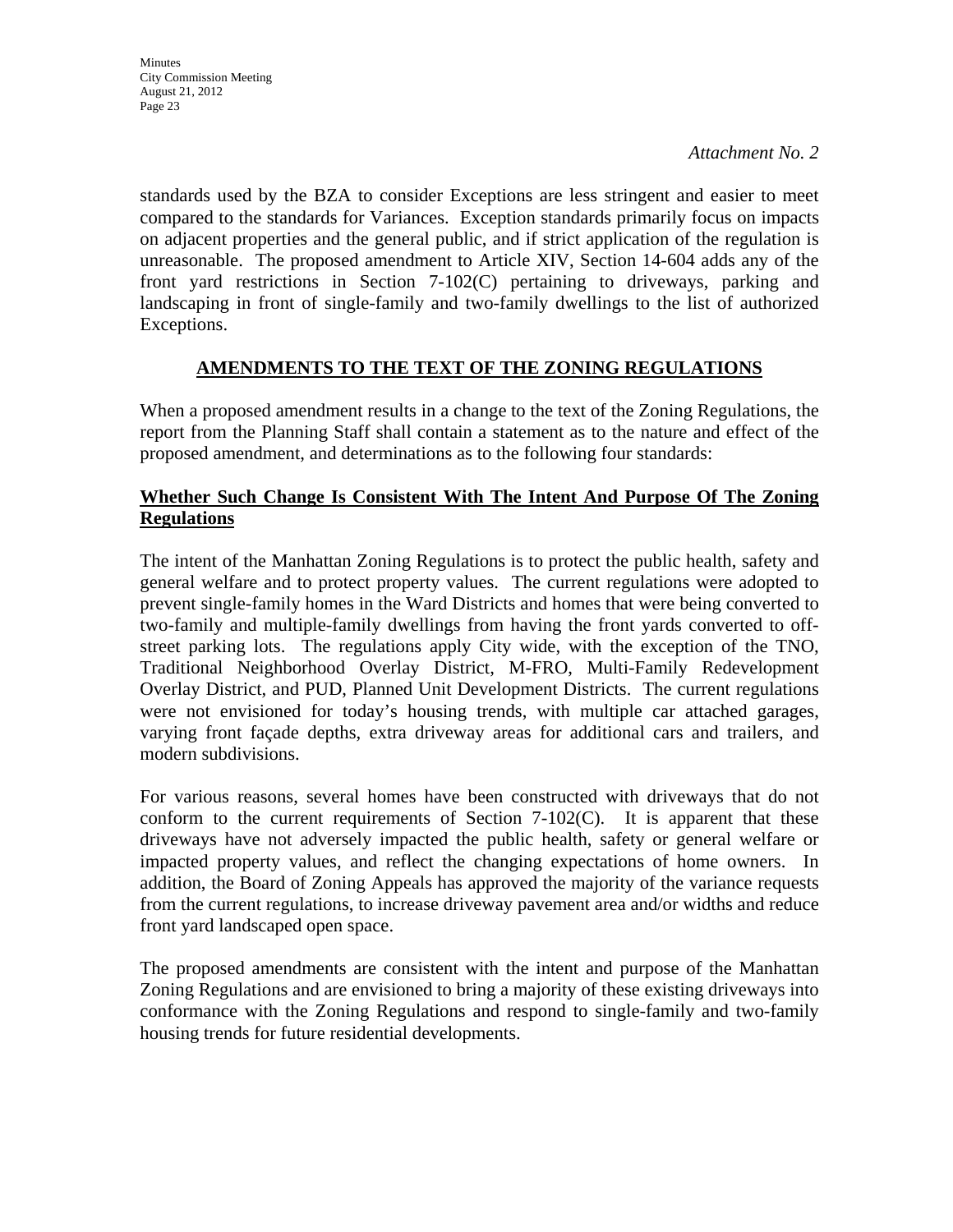## **Areas Which Are Most Likely To Be Directly Affected By Such Change And In What Way They Will Be Affected**

The proposed amendments to Article VII and XIV would apply equally throughout the City to all single-family, single-family attached and two-family dwellings, except those zoned PUD - Planned Unit Development, TNO - Traditional Neighborhood Overlay District, and M-FRO - Multiple-Family Redevelopment Overlay District. The PUD, TNO, and M-FRO Districts have separate provisions that address the width and location of driveways associated with residential uses and the required amount of landscaped open space in front of residential structures.

City Administration carefully considered the impacts that these proposed amendments may have on residential areas around the City that are in transition from primarily owneroccupied housing, to rental housing. The proposed amendments are designed to address changing expectations with home designs and construction standards found in many newer residential developments, while maintaining the front yard landscaped open space in older and transitional residential neighborhoods that typically have smaller lots.

The proposed amendments are similar to the current regulations in that the definition of the front yard area remains unchanged. Also, Single-family and Two-family dwellings with no garage, or having a front-loaded one-car attached garage or two-car attached garage, are permitted to have at least a twenty-four (24) foot wide driveway, which is identical to the existing regulations. The amendments add more flexibility in layout and design of driveways by controlling widths, but not the total area of front yard driveways. The amendments also provide standards to address the newer side-loaded garages, as well as establish minimum standards for circle drives *(see proposed Section 7-102(C)(3) and (4)).* 

## **Whether The Proposed Amendment Is Made Necessary Because Of Changed Or Changing Conditions In The Areas And Zoning Districts Affected, Or In The City Planning Area, Generally, And If So, The Nature Of Such Changed Or Changing Conditions**

The current requirements for driveways for residential uses in residential districts were adopted in the mid 1980's. The regulations were created to address the loss of landscaped front yards associated with single-family and two-family homes in the older neighborhoods that were being converted to rental units and/or multiple-family structures and for new apartment buildings in which parking lots were being constructed in the front yard area. These residential areas were primarily built in the 1920's – 1960's and generally have similar site design characteristics, such as small lots, the presence of alleys and off-street parking in the rear yard, or narrow driveways off the street leading to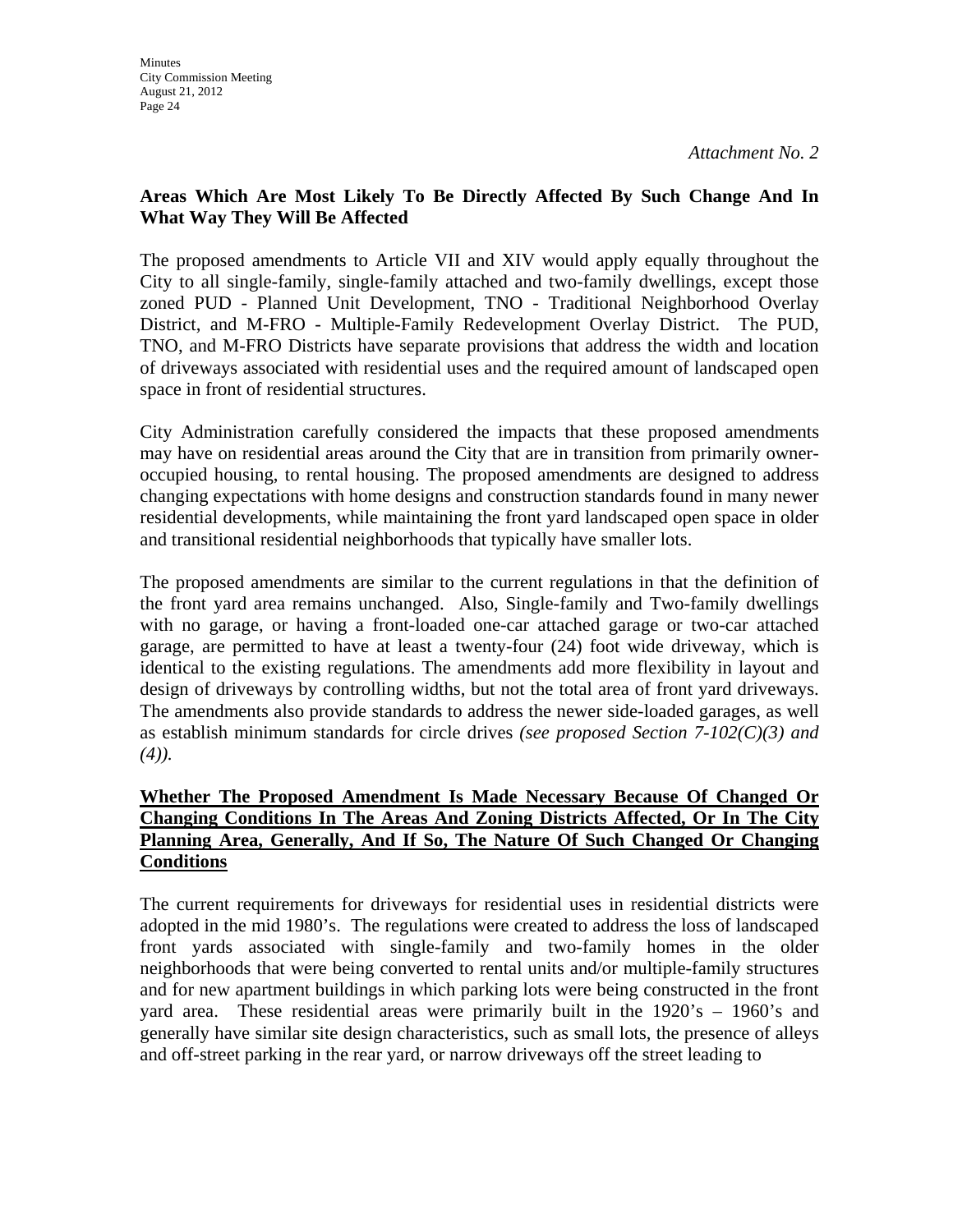attached or detached garages, and homes with simpler and less variation in the front façade depth. Although the intended purpose was focused on addressing driveways, parking lots and loss of green space in the older neighborhoods with smaller lots, the regulation applies throughout the City.

The current regulations did not anticipate the current trends in single-family and twofamily developments in newer, larger lot areas. Homes in these areas typically have front or side-loaded attached garages, many with three-bays, driveways wider than the garage to accommodate additional vehicles and/or trailers, no alleys and no parking in the rear yard, and architectural styles having more depth changes in the front façade. These current design trends generally do not easily conform to the requirements of the current regulations in Article VII.

The proposed amendments to Article VII and XIV are necessary due to the changing trends in the design homes in newer subdivisions with generally larger lots and the change in buyer expectations. The proposed amendments are designed to bring some existing driveways for single-family, single-family attached and two-family dwellings into conformance and accommodate the changing trends in new developments, while ensuring that houses in smaller lot areas, transitioning from owner-occupied to rental units, do not replace the front yard landscape areas with an excessive amount of paving. In addition, the amendments will help reduce the number of cases that would need to go to the Board of Zoning Appeals, and for cases that do go before the BZA, the less stringent review standards for Exceptions will apply, instead of the Variance standards.

## **Whether Such Change Is Consistent With The Intent And Purpose Of The Policies And Goals As Outlined In The Adopted Comprehensive Plan Of The City**

The Zoning Regulations implement the Comprehensive Plan, its goals, objectives, and policies. The Comprehensive Plan is more general in nature and does not specify administrative site planning and construction details such as those addressed by the proposed amendments. However, the proposed amendments ensure that the general policies in the Comprehensive Plan are implemented consistent with legal requirements.